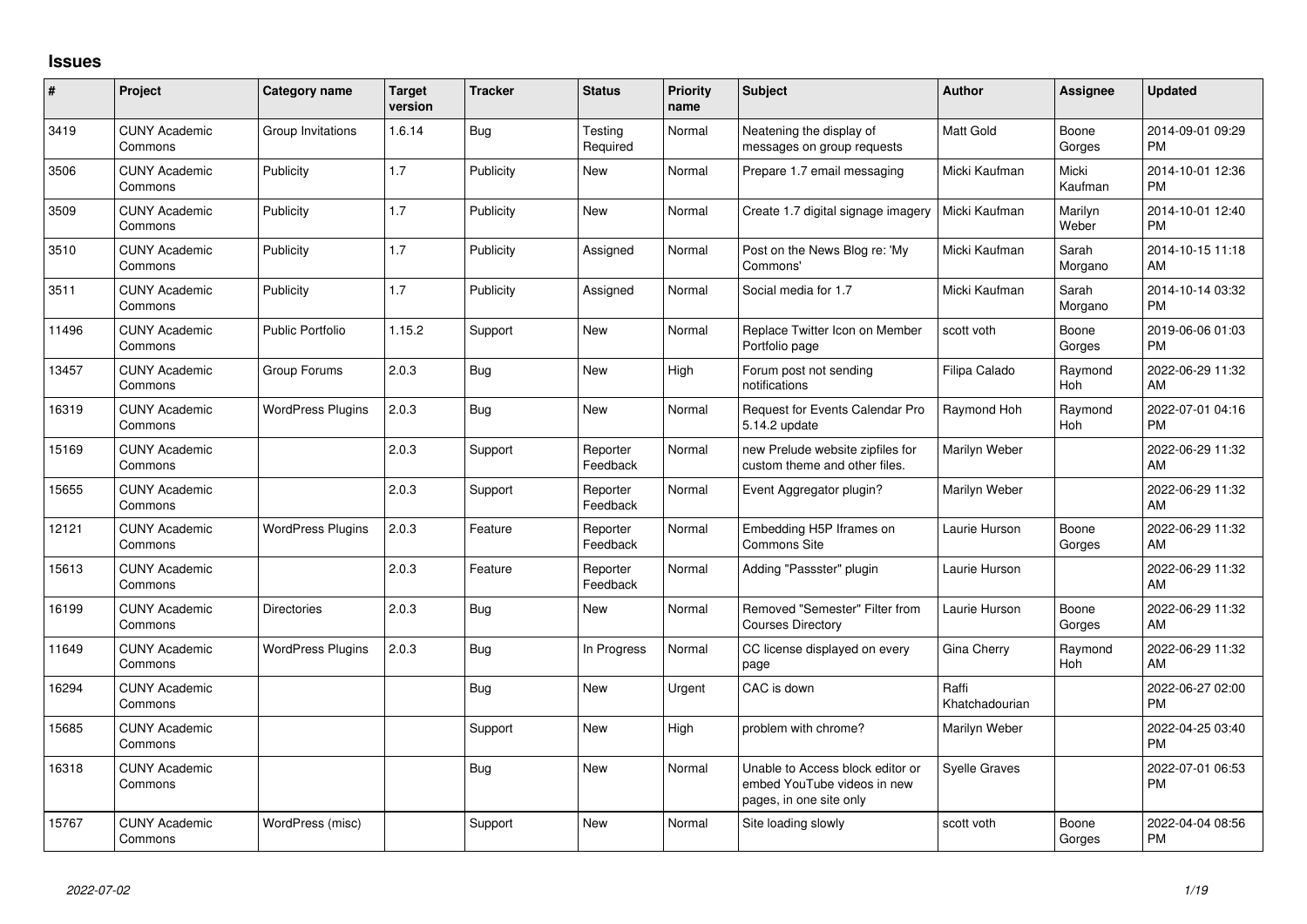| #     | Project                         | <b>Category name</b>     | <b>Target</b><br>version | <b>Tracker</b> | <b>Status</b>        | <b>Priority</b><br>name | <b>Subject</b>                                                        | <b>Author</b>           | <b>Assignee</b> | <b>Updated</b>                |
|-------|---------------------------------|--------------------------|--------------------------|----------------|----------------------|-------------------------|-----------------------------------------------------------------------|-------------------------|-----------------|-------------------------------|
| 16245 | <b>CUNY Academic</b><br>Commons | WordPress (misc)         |                          | <b>Bug</b>     | Reporter<br>Feedback | Normal                  | Save Button missing on<br>WordPress Profile page                      | scott voth              | Raymond<br>Hoh  | 2022-06-16 03:09<br><b>PM</b> |
| 14908 | <b>CUNY Academic</b><br>Commons | Performance              |                          | Bug            | New                  | Normal                  | Stale object cache on cdev                                            | Raymond Hoh             | Boone<br>Gorges | 2021-12-07 09:45<br>AM        |
| 16177 | <b>CUNY Academic</b><br>Commons | Reply By Email           |                          | <b>Bug</b>     | <b>New</b>           | Normal                  | Switch to Inbound mode for RBE                                        | Raymond Hoh             | Raymond<br>Hoh  | 2022-05-30 04:32<br><b>PM</b> |
| 16255 | <b>CUNY Academic</b><br>Commons | WordPress (misc)         |                          | Bug            | New                  | Normal                  | Need to define 'MULTISITE'<br>constant in wp-config.php               | Raymond Hoh             |                 | 2022-06-19 09:31<br>AM        |
| 14792 | <b>CUNY Academic</b><br>Commons |                          |                          | Bug            | New                  | Normal                  | Inconsistent email notifications<br>from gravity forms                | Raffi<br>Khatchadourian |                 | 2021-10-04 01:50<br><b>PM</b> |
| 15516 | <b>CUNY Academic</b><br>Commons | <b>WordPress Plugins</b> |                          | <b>Bug</b>     | Reporter<br>Feedback | Normal                  | Can't publish or save draft of post<br>on wordpress.com               | Raffi<br>Khatchadourian | Raymond<br>Hoh  | 2022-03-02 05:52<br><b>PM</b> |
| 16290 | <b>CUNY Academic</b><br>Commons |                          |                          | Feature        | Reporter<br>Feedback | Normal                  | Add Table Of Contents Block<br>plug-in                                | Raffi<br>Khatchadourian |                 | 2022-06-24 10:26<br>AM        |
| 16314 | <b>CUNY Academic</b><br>Commons | <b>WordPress Plugins</b> |                          | Feature        | New                  | Normal                  | Install Multicollab plug-in?                                          | Raffi<br>Khatchadourian |                 | 2022-06-29 03:44<br><b>PM</b> |
| 16307 | <b>CUNY Academic</b><br>Commons |                          |                          | Bug            | New                  | Normal                  | Add brief messaging to<br>accept/decline group membership<br>requests | <b>Matt Gold</b>        | Boone<br>Gorges | 2022-06-27 06:13<br><b>PM</b> |
| 8992  | <b>NYCDH Community</b><br>Site  |                          |                          | Bug            | Assigned             | Normal                  | Multiple RBE error reports                                            | <b>Matt Gold</b>        | Raymond<br>Hoh  | 2017-12-11 05:43<br><b>PM</b> |
| 2571  | <b>NYCDH Community</b><br>Site  |                          |                          | Feature        | Assigned             | Normal                  | Add Google custom search box to<br>homepage                           | Mark Newton             | Raymond<br>Hoh  | 2013-05-18 07:49<br><b>PM</b> |
| 2573  | <b>NYCDH Community</b><br>Site  |                          |                          | Feature        | Reporter<br>Feedback | Normal                  | Add dh nyc twitter list feed to site                                  | <b>Mark Newton</b>      | Matt Gold       | 2013-05-16 11:42<br><b>PM</b> |
| 2574  | <b>NYCDH Community</b><br>Site  |                          |                          | Feature        | Assigned             | Normal                  | Add Way to Upload Files to<br>Groups                                  | <b>Mark Newton</b>      | Raymond<br>Hoh  | 2013-05-18 07:46<br><b>PM</b> |
| 14784 | <b>CUNY Academic</b><br>Commons |                          |                          | Support        | Reporter<br>Feedback | Normal                  | User report of logo problem when<br>using Customizer theme            | Marilyn Weber           |                 | 2021-09-17 10:25<br>AM        |
| 15045 | <b>CUNY Academic</b><br>Commons |                          |                          | Support        | New                  | Normal                  | no result for KCeL in the search<br>box on the commons                | Marilyn Weber           |                 | 2021-12-10 11:29<br>AM        |
| 15260 | <b>CUNY Academic</b><br>Commons |                          |                          | Support        | Reporter<br>Feedback | Normal                  | Diacritical markings   European<br><b>Stages</b>                      | <b>Marilyn Weber</b>    |                 | 2022-02-04 08:16<br>AM        |
| 15370 | <b>CUNY Academic</b><br>Commons |                          |                          | Support        | Reporter<br>Feedback | Normal                  | All-in-One Event Calendar?                                            | Marilyn Weber           |                 | 2022-02-17 11:03<br>AM        |
| 15565 | <b>CUNY Academic</b><br>Commons |                          |                          | Support        | New                  | Normal                  | Events - send updates to an email<br>listserv                         | Marilyn Weber           |                 | 2022-03-10 01:06<br><b>PM</b> |
| 16099 | <b>CUNY Academic</b><br>Commons |                          |                          | Support        | Reporter<br>Feedback | Normal                  | request for Newsletter Glue                                           | Marilyn Weber           |                 | 2022-05-13 12:14<br><b>PM</b> |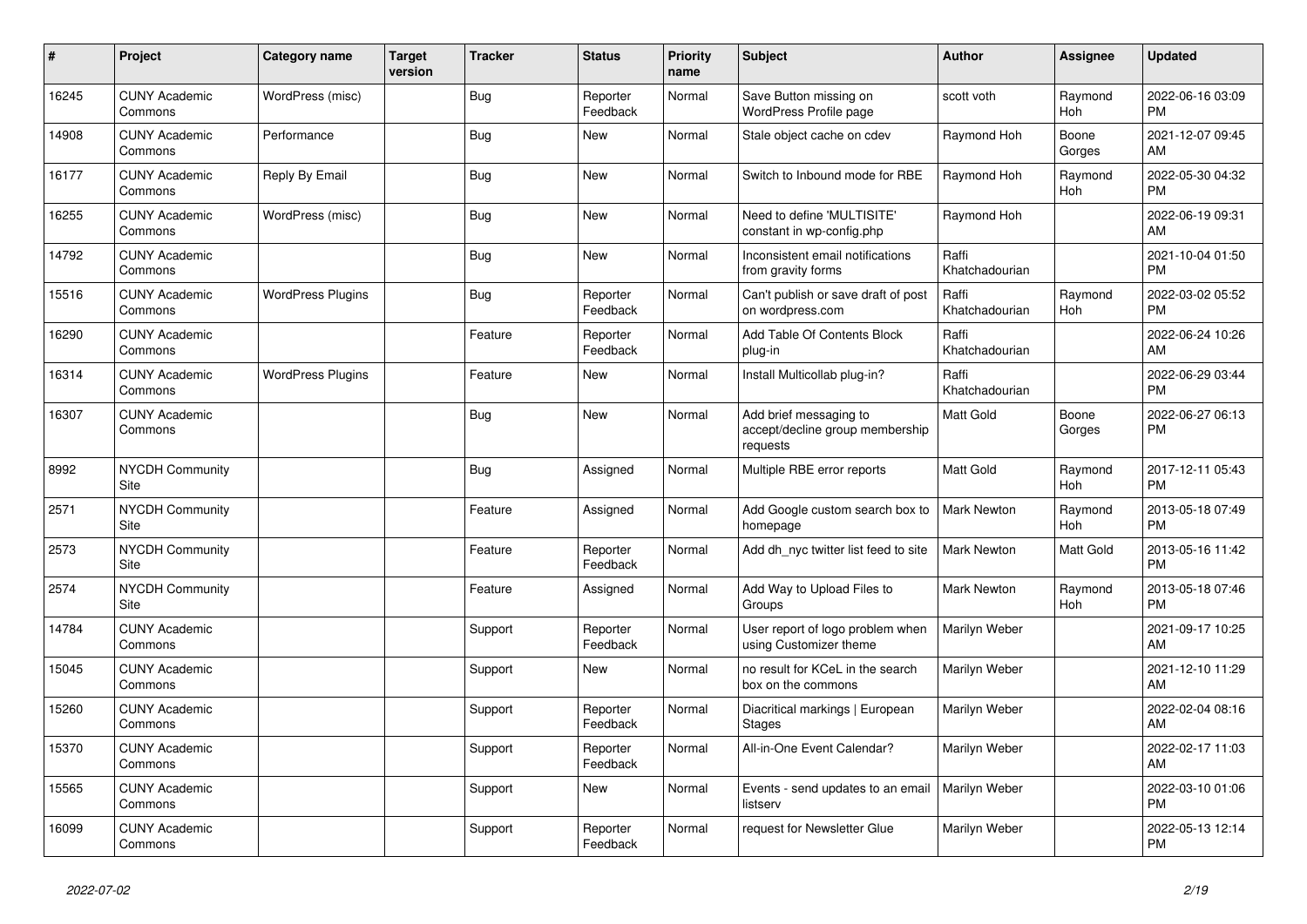| #     | Project                                                                 | <b>Category name</b>                  | <b>Target</b><br>version | <b>Tracker</b> | <b>Status</b>        | <b>Priority</b><br>name | <b>Subject</b>                                                       | <b>Author</b>      | <b>Assignee</b>          | <b>Updated</b>                |
|-------|-------------------------------------------------------------------------|---------------------------------------|--------------------------|----------------|----------------------|-------------------------|----------------------------------------------------------------------|--------------------|--------------------------|-------------------------------|
| 16110 | <b>CUNY Academic</b><br>Commons                                         |                                       |                          | Support        | Reporter<br>Feedback | Normal                  | remove Creative Commons<br>license from pages?                       | Marilyn Weber      | Raymond<br>Hoh           | 2022-05-17 06:11<br><b>PM</b> |
| 14936 | <b>CUNY Academic</b><br>Commons                                         |                                       |                          | Bug            | <b>New</b>           | Normal                  | Commons websites blocked by<br>SPS campus network                    | Laurie Hurson      |                          | 2021-11-03 03:57<br><b>PM</b> |
| 14940 | <b>CUNY Academic</b><br>Commons                                         |                                       |                          | Bug            | <b>New</b>           | Normal                  | Discrepancy between Commons<br>profile "sites" and actual # of sites | Laurie Hurson      |                          | 2021-11-08 11:09<br>AM        |
| 15757 | <b>CUNY Academic</b><br>Commons                                         |                                       |                          | <b>Bug</b>     | <b>New</b>           | Normal                  | Members # do not match                                               | Laurie Hurson      |                          | 2022-03-30 04:52<br><b>PM</b> |
| 12062 | AD/O365 Transition<br>from NonMatric to<br><b>Matriculated Students</b> |                                       |                          | Feature        | In Progress          | Normal                  | create solution and console<br>project                               | Emilio Rodriguez   | Emilio<br>Rodriguez      | 2019-11-12 03:56<br><b>PM</b> |
| 11968 | JustPublics@365<br>MediaCamp                                            |                                       |                          | Feature        | <b>New</b>           | Normal                  | Nanoscience Retractable Display<br>Unit                              | Donald Cherry      | <b>Bonnie</b><br>Eissner | 2021-02-19 08:50<br>AM        |
| 2618  | <b>NYCDH Community</b><br>Site                                          |                                       |                          | <b>Bug</b>     | Assigned             | Low                     | Mark blogs as spam when created<br>by users marked as spam           | Matt Gold          | Boone<br>Gorges          | 2013-06-09 11:38<br><b>PM</b> |
| 2576  | NYCDH Community<br><b>Site</b>                                          |                                       |                          | Bug            | Hold                 | Low                     | Test Next Button in Javascript<br><b>Tutorial Under Activities</b>   | <b>Mark Newton</b> | Alex Gil                 | 2013-05-18 02:55<br><b>PM</b> |
| 2577  | NYCDH Community<br>Site                                                 |                                       |                          | Feature        | Assigned             | Low                     | Investigate Potential to Add Links<br>to the Forum                   | <b>Mark Newton</b> | Alex Gil                 | 2013-05-16 09:40<br><b>PM</b> |
| 10439 | <b>CUNY Academic</b><br>Commons                                         | Design                                | 2.1.0                    | Design/UX      | <b>New</b>           | Normal                  | Create Style Guide for Commons                                       | Sonja Leix         | Sara Cannon              | 2022-06-28 01:43<br><b>PM</b> |
| 13946 | <b>CUNY Academic</b><br>Commons                                         | <b>WordPress Plugins</b>              | 2.1.0                    | Support        | Assigned             | Normal                  | Custom Embed handler For<br>OneDrive files                           | scott voth         | Raymond<br>Hoh           | 2022-05-26 10:46<br>AM        |
| 13891 | <b>CUNY Academic</b><br>Commons                                         | Internal Tools and<br>Workflow        | 2.1.0                    | Feature        | <b>New</b>           | Normal                  | Migrate automated linting to<br>GitHub Actions                       | Boone Gorges       | Jeremy Felt              | 2022-06-29 11:13<br>AM        |
| 15194 | <b>CUNY Academic</b><br>Commons                                         | <b>Internal Tools and</b><br>Workflow | 2.1.0                    | Feature        | <b>New</b>           | Normal                  | PHPCS sniff for un-restored<br>switch_to_blog() calls                | Boone Gorges       | Jeremy Felt              | 2022-05-26 10:45<br>AM        |
| 15883 | <b>CUNY Academic</b><br>Commons                                         |                                       | 2.1.0                    | Feature        | <b>New</b>           | Normal                  | Release BPGES update                                                 | Boone Gorges       | Boone<br>Gorges          | 2022-05-26 10:39<br>AM        |
| 370   | <b>CUNY Academic</b><br>Commons                                         | Registration                          | Future<br>release        | Feature        | Assigned             | High                    | <b>Guest Accounts</b>                                                | <b>Matt Gold</b>   | Matt Gold                | 2015-04-09 09:33<br><b>PM</b> |
| 5691  | <b>CUNY Academic</b><br>Commons                                         | Blogs (BuddyPress)                    | Future<br>release        | <b>Bug</b>     | Assigned             | High                    | Differing numbers on Sites display                                   | Matt Gold          | Raymond<br>Hoh           | 2016-06-13 01:37<br><b>PM</b> |
| 10368 | <b>CUNY Academic</b><br>Commons                                         |                                       | Future<br>release        | Feature        | Assigned             | Normal                  | Use ORCID data to populate<br>academic profile page                  | Stephen Francoeur  | Boone<br>Gorges          | 2018-09-25 01:53<br><b>PM</b> |
| 3492  | <b>CUNY Academic</b><br>Commons                                         | <b>WordPress Themes</b>               | Future<br>release        | Support        | Assigned             | Normal                  | Add CBOX theme to the<br>Commons                                     | scott voth         | Raymond<br>Hoh           | 2014-10-08 05:55<br><b>PM</b> |
| 4438  | <b>CUNY Academic</b><br>Commons                                         | Events                                | Future<br>release        | <b>Bug</b>     | Assigned             | Normal                  | Events Calendar - Export<br><b>Recurring Events</b>                  | scott voth         | Daniel Jones             | 2016-05-23 04:25<br><b>PM</b> |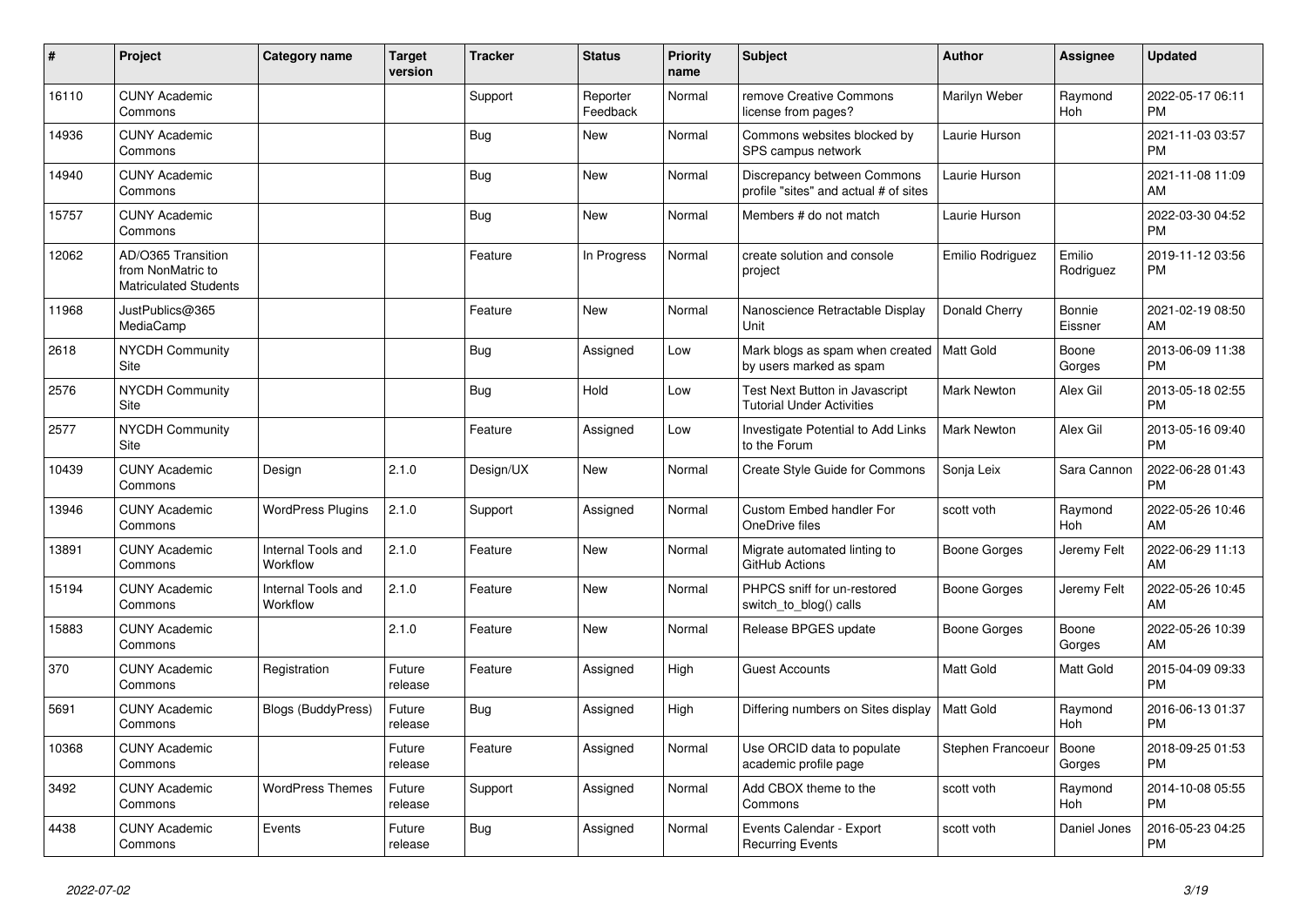| #     | <b>Project</b>                  | Category name            | Target<br>version | <b>Tracker</b> | <b>Status</b>        | <b>Priority</b><br>name | <b>Subject</b>                                                                      | <b>Author</b>    | Assignee            | <b>Updated</b>                |
|-------|---------------------------------|--------------------------|-------------------|----------------|----------------------|-------------------------|-------------------------------------------------------------------------------------|------------------|---------------------|-------------------------------|
| 5827  | <b>CUNY Academic</b><br>Commons | <b>Public Portfolio</b>  | Future<br>release | Bug            | Assigned             | Normal                  | Academic Interests square bracket<br>links not working                              | scott voth       | Chris Stein         | 2016-08-11 11:59<br><b>PM</b> |
| 10226 | <b>CUNY Academic</b><br>Commons | Courses                  | Future<br>release | Feature        | New                  | Normal                  | Add "My Courses" to drop down<br>list                                               | scott voth       | Boone<br>Gorges     | 2021-11-19 12:42<br>PM.       |
| 10354 | <b>CUNY Academic</b><br>Commons | <b>Public Portfolio</b>  | Future<br>release | Feature        | <b>New</b>           | Normal                  | Opt out of Having a Profile Page                                                    | scott voth       | Chris Stein         | 2020-05-12 10:43<br><b>AM</b> |
| 11531 | <b>CUNY Academic</b><br>Commons | Events                   | Future<br>release | Feature        | <b>New</b>           | Normal                  | Main Events calendar should<br>include non-public events that<br>user has access to | scott voth       | Boone<br>Gorges     | 2019-06-11 10:00<br>AM        |
| 11788 | <b>CUNY Academic</b><br>Commons | <b>WordPress Plugins</b> | Future<br>release | Support        | Reporter<br>Feedback | Normal                  | Plugin Request - Browse Aloud                                                       | scott voth       |                     | 2019-09-24 08:42<br><b>AM</b> |
| 11860 | <b>CUNY Academic</b><br>Commons | Registration             | Future<br>release | Feature        | New                  | Normal                  | <b>Ensure Students Are Aware They</b><br>Can Use Aliases At Registration            | scott voth       |                     | 2019-09-24 08:46<br>AM.       |
| 12573 | <b>CUNY Academic</b><br>Commons | <b>WordPress Plugins</b> | Future<br>release | Bug            | <b>New</b>           | Normal                  | <b>CommentPress Core Issues</b>                                                     | scott voth       |                     | 2020-03-24 04:32<br><b>PM</b> |
| 14113 | <b>CUNY Academic</b><br>Commons | WordPress (misc)         | Future<br>release | Bug            | Hold                 | Normal                  | Block Editor Not Working on this<br>page - Json error                               | scott voth       | Boone<br>Gorges     | 2021-03-05 11:01<br><b>AM</b> |
| 585   | <b>CUNY Academic</b><br>Commons | Group Forums             | Future<br>release | Feature        | Assigned             | Normal                  | Merge Forum Topics                                                                  | Sarah Morgano    | Boone<br>Gorges     | 2011-07-06 04:11<br>PM.       |
| 1888  | <b>CUNY Academic</b><br>Commons | Home Page                | Future<br>release | Feature        | Assigned             | Normal                  | Refactor BP MPO Activity Filter to<br>support proper pagination                     | Sarah Morgano    | Boone<br>Gorges     | 2014-05-01 07:11<br><b>PM</b> |
| 5826  | <b>CUNY Academic</b><br>Commons | <b>WordPress Plugins</b> | Future<br>release | Support        | Reporter<br>Feedback | Normal                  | <b>Remove Subscription Options</b><br>plugin from directory                         | Sarah Morgano    | Sarah<br>Morgano    | 2016-10-21 04:14<br><b>PM</b> |
| 4221  | <b>CUNY Academic</b><br>Commons | Group Forums             | Future<br>release | Design/UX      | Assigned             | Normal                  | Add 'Number of Posts' display<br>option to Forum page                               | Samantha Raddatz | Samantha<br>Raddatz | 2015-06-26 02:21<br><b>PM</b> |
| 4222  | <b>CUNY Academic</b><br>Commons | <b>User Experience</b>   | Future<br>release | Design/UX      | New                  | Normal                  | Add information to 'Delete<br>Account' page                                         | Samantha Raddatz | scott voth          | 2015-06-26 11:35<br><b>AM</b> |
| 4225  | <b>CUNY Academic</b><br>Commons | DiRT Integration         | Future<br>release | Design/UX      | <b>New</b>           | Normal                  | Add information to DIRT page (in<br>Create a Group)                                 | Samantha Raddatz | Matt Gold           | 2015-06-26 03:14<br><b>PM</b> |
| 4226  | <b>CUNY Academic</b><br>Commons | <b>BuddyPress Docs</b>   | Future<br>release | Design/UX      | New                  | Normal                  | Add option to connect a Doc with<br>a Group                                         | Samantha Raddatz | Samantha<br>Raddatz | 2015-09-09 04:08<br><b>PM</b> |
| 4253  | <b>CUNY Academic</b><br>Commons | Public Portfolio         | Future<br>release | Design/UX      | New                  | Normal                  | Encourage users to add portfolio<br>content                                         | Samantha Raddatz | Samantha<br>Raddatz | 2015-07-07 11:32<br><b>AM</b> |
| 4592  | <b>CUNY Academic</b><br>Commons | Events                   | Future<br>release | Design/UX      | <b>New</b>           | Normal                  | Event Creation - Venue Dropdown<br>Slow                                             | Samantha Raddatz | Boone<br>Gorges     | 2015-09-14 04:56<br><b>PM</b> |
| 4622  | <b>CUNY Academic</b><br>Commons | <b>Public Portfolio</b>  | Future<br>release | Design/UX      | New                  | Normal                  | <b>Profile Visibility Settings</b>                                                  | Samantha Raddatz | Samantha<br>Raddatz | 2015-09-21 12:18<br><b>PM</b> |
| 3691  | <b>CUNY Academic</b><br>Commons | <b>WordPress Plugins</b> | Future<br>release | Bug            | <b>New</b>           | Normal                  | <b>WPMU Domain Mapping</b><br>Debugging on cdev                                     | Raymond Hoh      | Matt Gold           | 2014-12-12 09:04<br>AM        |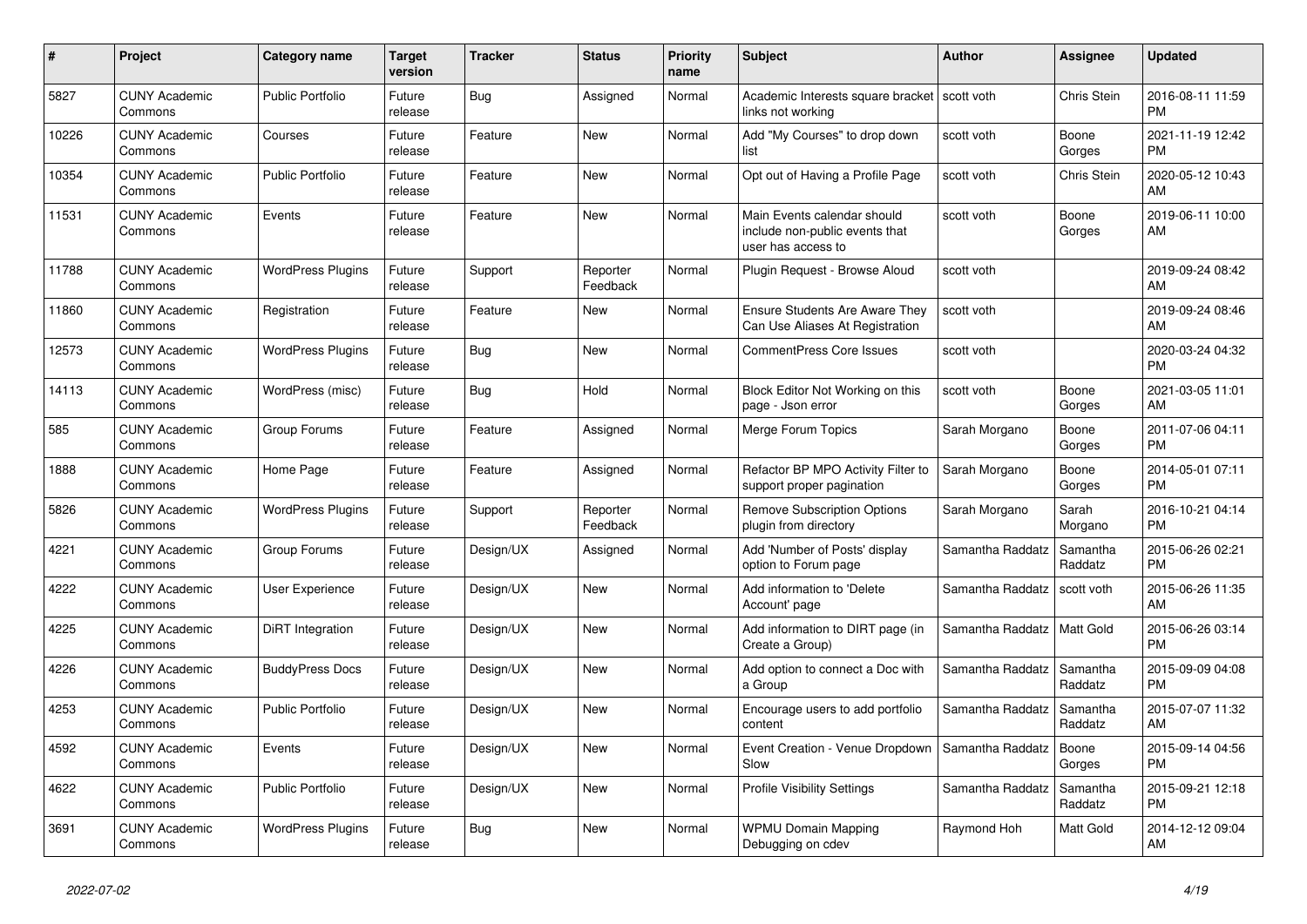| #     | Project                         | <b>Category name</b>     | <b>Target</b><br>version | <b>Tracker</b> | <b>Status</b> | Priority<br>name | <b>Subject</b>                                                                 | Author                  | <b>Assignee</b>     | <b>Updated</b>                |
|-------|---------------------------------|--------------------------|--------------------------|----------------|---------------|------------------|--------------------------------------------------------------------------------|-------------------------|---------------------|-------------------------------|
| 3939  | <b>CUNY Academic</b><br>Commons | <b>WordPress Plugins</b> | Future<br>release        | Bug            | Hold          | Normal           | Activity stream support for<br>Co-Authors Plus plugin                          | Raymond Hoh             | Raymond<br>Hoh      | 2015-11-09 06:13<br><b>PM</b> |
| 11243 | <b>CUNY Academic</b><br>Commons | BuddyPress (misc)        | Future<br>release        | <b>Bug</b>     | New           | Normal           | Audit bp-custom.php                                                            | Raymond Hoh             | Raymond<br>Hoh      | 2022-04-26 11:59<br>AM        |
| 14496 | <b>CUNY Academic</b><br>Commons | Domain Mapping           | Future<br>release        | Bug            | New           | Normal           | Mapped domain SSO uses<br>third-party cookies                                  | Raymond Hoh             | Raymond<br>Hoh      | 2021-05-24 04:03<br>PM        |
| 5182  | <b>CUNY Academic</b><br>Commons | Social Paper             | Future<br>release        | Design/UX      | <b>New</b>    | Normal           | "Publishing" a private paper on<br>social paper?                               | Raffi<br>Khatchadourian | Boone<br>Gorges     | 2016-10-13 04:12<br><b>PM</b> |
| 5183  | <b>CUNY Academic</b><br>Commons | Social Paper             | Future<br>release        | Design/UX      | New           | Normal           | Creating a new paper when<br>viewing an existing paper                         | Raffi<br>Khatchadourian | Samantha<br>Raddatz | 2016-02-02 12:09<br><b>PM</b> |
| 3475  | <b>CUNY Academic</b><br>Commons | Events                   | Future<br>release        | Feature        | Assigned      | Normal           | Request to add plugin to<br>streamline room<br>booking/appointment booking     | Naomi Barrettara        | Boone<br>Gorges     | 2014-12-01 05:14<br><b>PM</b> |
| 2753  | <b>CUNY Academic</b><br>Commons | <b>Public Portfolio</b>  | Future<br>release        | Feature        | New           | Normal           | Create actual actual tagification in<br>academic interests and other<br>fields | Micki Kaufman           | Boone<br>Gorges     | 2015-01-05 08:52<br><b>PM</b> |
| 2754  | <b>CUNY Academic</b><br>Commons | Design                   | Future<br>release        | Feature        | Assigned      | Normal           | Determine strategy for CAC logo<br>handling in top header                      | Micki Kaufman           | Chris Stein         | 2015-01-05 08:53<br><b>PM</b> |
| 2167  | <b>CUNY Academic</b><br>Commons | WordPress (misc)         | Future<br>release        | Bug            | Assigned      | Normal           | CAC-Livestream Plugin Issues                                                   | Michael Smith           | Dominic<br>Giglio   | 2015-01-02 03:06<br><b>PM</b> |
| 3458  | <b>CUNY Academic</b><br>Commons | Groups (misc)            | Future<br>release        | Feature        | Assigned      | Normal           | Filter Members of Group by<br>Campus                                           | Michael Smith           | Samantha<br>Raddatz | 2014-09-26 08:32<br><b>PM</b> |
| 481   | <b>CUNY Academic</b><br>Commons | Groups (misc)            | Future<br>release        | Feature        | Assigned      | Normal           | ability to archive inactive groups<br>and blogs                                | Michael Mandiberg       | Samantha<br>Raddatz | 2015-11-09 05:56<br><b>PM</b> |
| 287   | <b>CUNY Academic</b><br>Commons | WordPress (misc)         | Future<br>release        | Feature        | Assigned      | Normal           | Create troubleshooting tool for<br>account sign-up                             | Matt Gold               | Boone<br>Gorges     | 2015-11-09 06:17<br><b>PM</b> |
| 364   | <b>CUNY Academic</b><br>Commons | <b>WordPress Plugins</b> | Future<br>release        | Feature        | <b>New</b>    | Normal           | <b>Bulletin Board</b>                                                          | <b>Matt Gold</b>        |                     | 2015-01-05 08:50<br><b>PM</b> |
| 365   | <b>CUNY Academic</b><br>Commons | WordPress (misc)         | Future<br>release        | Feature        | Assigned      | Normal           | <b>Create Mouseover Tooltips</b><br>throughout Site                            | <b>Matt Gold</b>        | Chris Stein         | 2015-11-09 06:18<br><b>PM</b> |
| 377   | <b>CUNY Academic</b><br>Commons | BuddyPress (misc)        | Future<br>release        | Feature        | Assigned      | Normal           | Like buttons                                                                   | <b>Matt Gold</b>        | Boone<br>Gorges     | 2010-11-16 05:13<br><b>PM</b> |
| 412   | <b>CUNY Academic</b><br>Commons | <b>WordPress Themes</b>  | Future<br>reiease        | Feature        | Assigned      | Normal           | <b>Featured Themes</b>                                                         | Matt Gold               | Dominic<br>Giglio   | 2015-01-05 08:44<br>PM        |
| 435   | <b>CUNY Academic</b><br>Commons | BuddyPress (misc)        | Future<br>release        | Feature        | Assigned      | Normal           | Include Avatar Images in Forum<br><b>Post Notification Emails</b>              | Matt Gold               | Boone<br>Gorges     | 2010-12-08 12:40<br><b>PM</b> |
| 497   | <b>CUNY Academic</b><br>Commons | <b>WordPress Plugins</b> | Future<br>release        | Feature        | Assigned      | Normal           | Drag and Drop Ordering on<br>Gallery Post Plugin                               | Matt Gold               | Ron Rennick         | 2015-11-09 06:18<br><b>PM</b> |
| 500   | <b>CUNY Academic</b><br>Commons | BuddyPress (misc)        | Future<br>release        | Feature        | Assigned      | Normal           | Export Group Data                                                              | Matt Gold               | Boone<br>Gorges     | 2010-12-19 12:09<br>PM.       |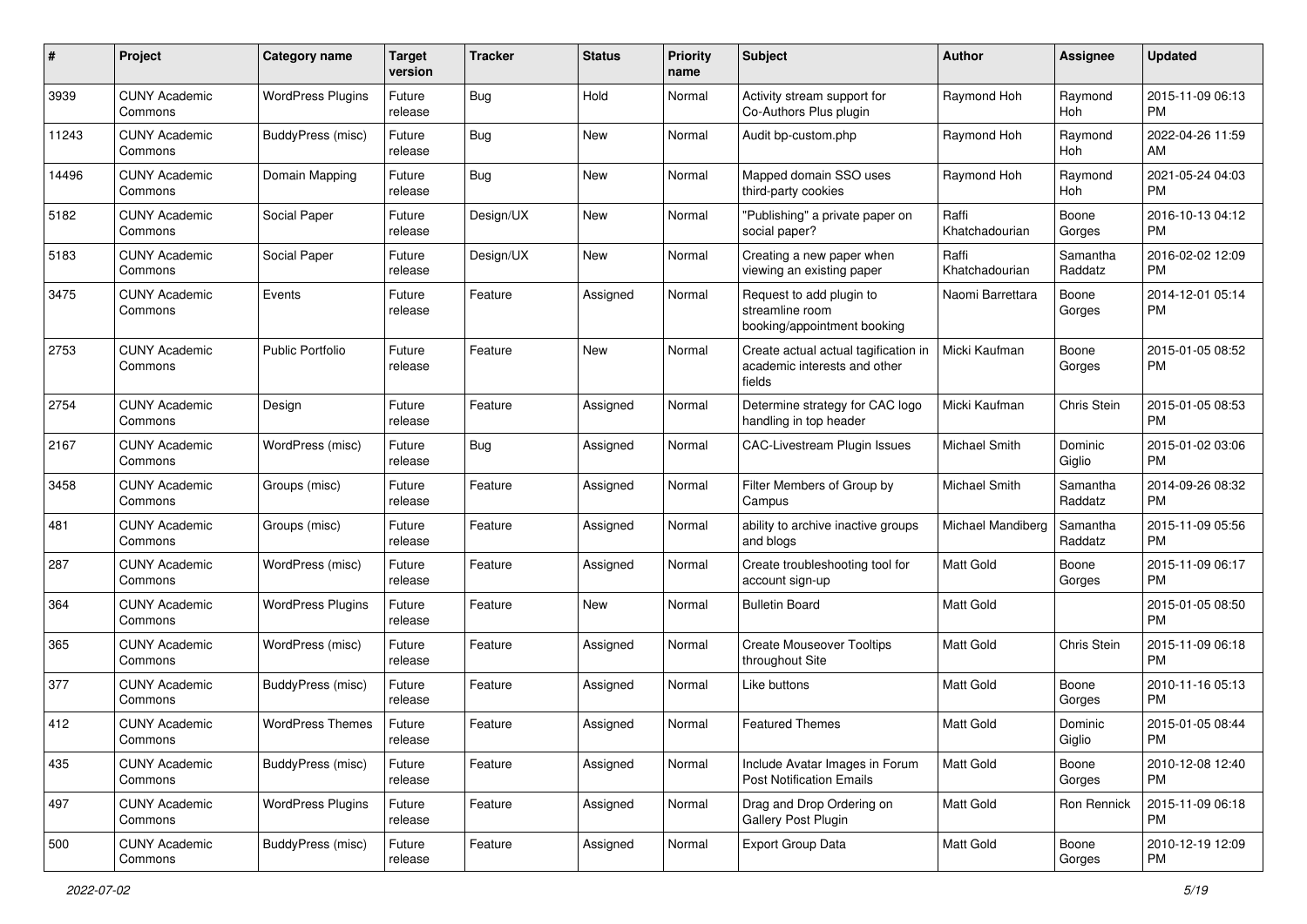| #    | Project                         | <b>Category name</b>     | <b>Target</b><br>version | <b>Tracker</b> | <b>Status</b>        | <b>Priority</b><br>name | <b>Subject</b>                                                        | Author           | <b>Assignee</b>     | <b>Updated</b>                |
|------|---------------------------------|--------------------------|--------------------------|----------------|----------------------|-------------------------|-----------------------------------------------------------------------|------------------|---------------------|-------------------------------|
| 554  | <b>CUNY Academic</b><br>Commons | BuddyPress (misc)        | Future<br>release        | Feature        | Assigned             | Normal                  | Add Trackback notifications to<br>site-wide activity feed             | <b>Matt Gold</b> | Boone<br>Gorges     | 2015-11-09 06:19<br><b>PM</b> |
| 599  | <b>CUNY Academic</b><br>Commons | <b>BuddyPress</b> (misc) | Future<br>release        | Feature        | Assigned             | Normal                  | Consider adding rating plugins for<br><b>BuddyPress/BBPress</b>       | Matt Gold        | Boone<br>Gorges     | 2011-08-22 06:50<br><b>PM</b> |
| 635  | <b>CUNY Academic</b><br>Commons | <b>BuddyPress</b> (misc) | Future<br>release        | Feature        | Assigned             | Normal                  | Big Blue Button -<br>Videoconferencing in Groups and<br><b>Blogs</b>  | Matt Gold        | Boone<br>Gorges     | 2011-03-14 03:24<br><b>PM</b> |
| 653  | <b>CUNY Academic</b><br>Commons | Group Blogs              | Future<br>release        | Feature        | Assigned             | Normal                  | Redesign Integration of Groups<br>and Blogs                           | <b>Matt Gold</b> | Samantha<br>Raddatz | 2015-11-09 05:40<br><b>PM</b> |
| 658  | <b>CUNY Academic</b><br>Commons | <b>WordPress Plugins</b> | Future<br>release        | Feature        | Assigned             | Normal                  | Rebulid Sitewide Tag Suggestion                                       | <b>Matt Gold</b> | Boone<br>Gorges     | 2015-01-05 08:47<br>PM        |
| 1105 | <b>CUNY Academic</b><br>Commons | WordPress (misc)         | Future<br>release        | Feature        | Assigned             | Normal                  | Rephrase Blog Privacy Options                                         | <b>Matt Gold</b> | Samantha<br>Raddatz | 2015-11-09 06:19<br><b>PM</b> |
| 1544 | <b>CUNY Academic</b><br>Commons | Groups (misc)            | Future<br>release        | Feature        | Reporter<br>Feedback | Normal                  | Group Filtering and Sorting                                           | Matt Gold        | Chris Stein         | 2019-03-01 02:25<br><b>PM</b> |
| 2523 | <b>CUNY Academic</b><br>Commons | <b>BuddyPress Docs</b>   | Future<br>release        | Feature        | Assigned             | Normal                  | Allow Users to Upload Images to<br><b>BP</b> Docs                     | Matt Gold        | Boone<br>Gorges     | 2015-11-09 06:14<br><b>PM</b> |
| 3042 | <b>CUNY Academic</b><br>Commons | <b>Public Portfolio</b>  | Future<br>release        | Feature        | Assigned             | Normal                  | Browsing member interests                                             | Matt Gold        | Boone<br>Gorges     | 2015-03-21 09:04<br><b>PM</b> |
| 3090 | <b>CUNY Academic</b><br>Commons | Twitter page             | Future<br>release        | Feature        | Assigned             | Normal                  | Prevent Retweets from showing<br>up on Commons twitter page           | <b>Matt Gold</b> | Tahir Butt          | 2016-10-24 11:31<br>AM        |
| 3220 | <b>CUNY Academic</b><br>Commons | <b>Public Portfolio</b>  | Future<br>release        | Feature        | Assigned             | Normal                  | Add indent/outdent option to<br>Formatting Buttons on Profile<br>Page | Matt Gold        | Boone<br>Gorges     | 2014-05-21 10:39<br><b>PM</b> |
| 3308 | <b>CUNY Academic</b><br>Commons | Group Invitations        | Future<br>release        | Feature        | Assigned             | Normal                  | Allow members to rescind group<br>invitations                         | Matt Gold        | Boone<br>Gorges     | 2015-04-01 08:53<br><b>PM</b> |
| 3517 | <b>CUNY Academic</b><br>Commons | My Commons               | Future<br>release        | Feature        | Assigned             | Normal                  | Mute/Unmute My Commons<br>updates                                     | <b>Matt Gold</b> | Raymond<br>Hoh      | 2015-11-09 01:19<br><b>PM</b> |
| 3536 | <b>CUNY Academic</b><br>Commons | My Commons               | Future<br>release        | Feature        | Assigned             | Normal                  | Infinite Scroll on My Commons<br>page                                 | Matt Gold        | Raymond<br>Hoh      | 2015-04-13 04:42<br><b>PM</b> |
| 3577 | <b>CUNY Academic</b><br>Commons | My Commons               | Future<br>release        | Design/UX      | Assigned             | Normal                  | Replies to items in My Commons                                        | Matt Gold        | Raymond<br>Hoh      | 2015-04-09 05:19<br><b>PM</b> |
| 3662 | <b>CUNY Academic</b><br>Commons | <b>SEO</b>               | Future<br>release        | Feature        | Assigned             | Normal                  | Duplicate Content/SEO/Google<br><b>ISSUES</b>                         | <b>Matt Gold</b> | Raymond<br>Hoh      | 2015-04-13 04:37<br>PM        |
| 3759 | <b>CUNY Academic</b><br>Commons | WordPress (misc)         | Future<br>release        | Feature        | Assigned             | Normal                  | Review Interface for Adding Users   Matt Gold<br>to Blogs             |                  | Boone<br>Gorges     | 2015-03-24 05:52<br><b>PM</b> |
| 3768 | <b>CUNY Academic</b><br>Commons | Public Portfolio         | Future<br>release        | Feature        | Assigned             | Normal                  | Institutions/Past positions on<br>public portfolios                   | Matt Gold        | Boone<br>Gorges     | 2018-04-23 10:44<br>AM        |
| 3770 | <b>CUNY Academic</b><br>Commons | Public Portfolio         | Future<br>release        | Feature        | Assigned             | Normal                  | Improve Layout/Formatting of<br>Positions Area on Public Portfolios   | Matt Gold        | Chris Stein         | 2015-04-01 09:17<br><b>PM</b> |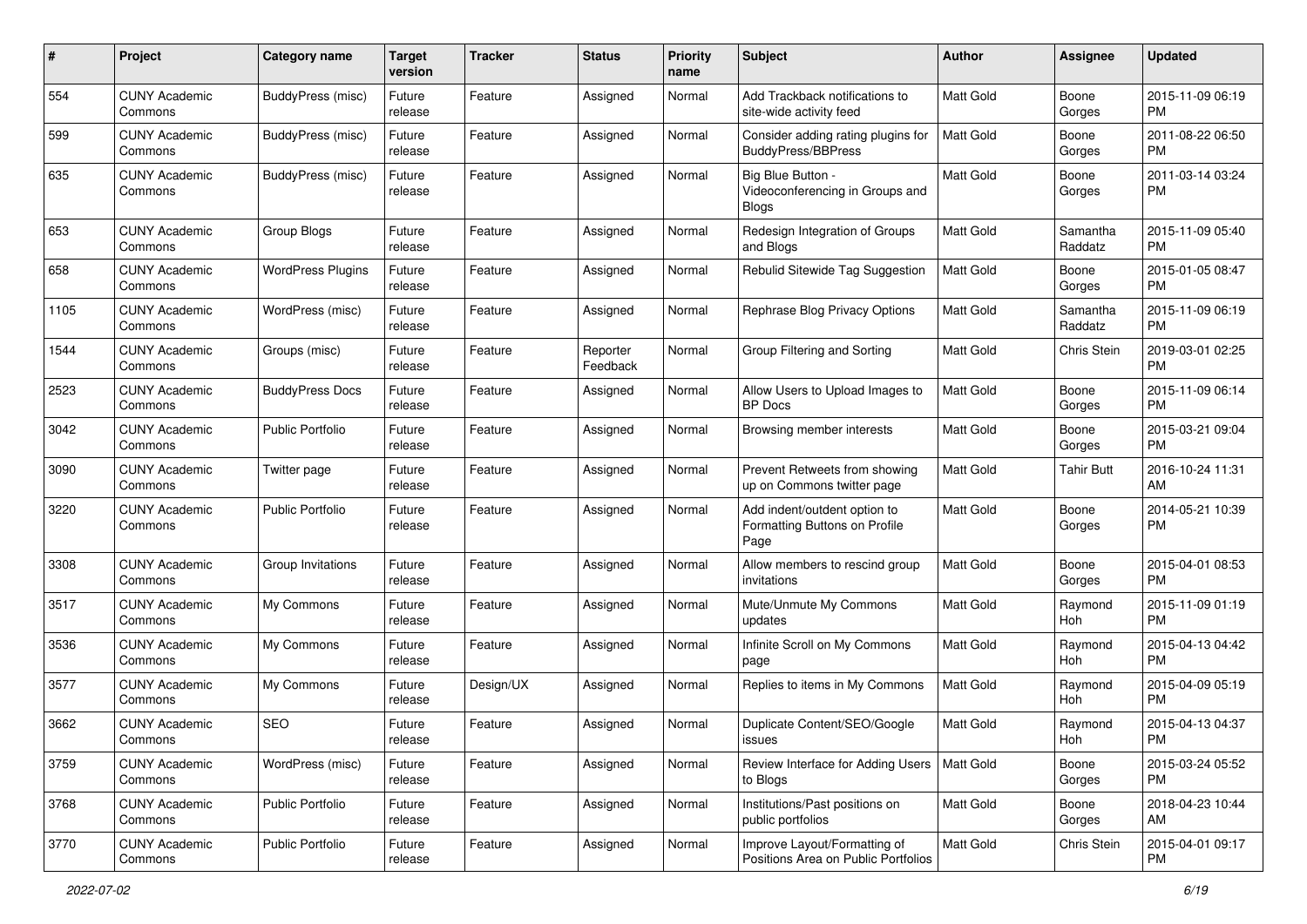| $\#$ | Project                         | <b>Category name</b>      | Target<br>version | <b>Tracker</b> | <b>Status</b>        | Priority<br>name | <b>Subject</b>                                                     | <b>Author</b>    | <b>Assignee</b>     | <b>Updated</b>                |
|------|---------------------------------|---------------------------|-------------------|----------------|----------------------|------------------|--------------------------------------------------------------------|------------------|---------------------|-------------------------------|
| 4053 | <b>CUNY Academic</b><br>Commons | Events                    | Future<br>release | Feature        | Assigned             | Normal           | Create new tab for past events                                     | <b>Matt Gold</b> | Boone<br>Gorges     | 2015-05-12 02:10<br><b>PM</b> |
| 4238 | <b>CUNY Academic</b><br>Commons | Events                    | Future<br>release | Feature        | Assigned             | Normal           | Copy Events to Other Groups?                                       | <b>Matt Gold</b> | Boone<br>Gorges     | 2015-07-02 10:08<br>AM        |
| 4404 | <b>CUNY Academic</b><br>Commons | <b>Public Portfolio</b>   | Future<br>release | Design/UX      | Assigned             | Normal           | Change color of permissions info<br>on portfolio editing interface | <b>Matt Gold</b> | Samantha<br>Raddatz | 2015-08-11 05:28<br><b>PM</b> |
| 4661 | <b>CUNY Academic</b><br>Commons | User Experience           | Future<br>release | <b>Bug</b>     | Assigned             | Normal           | Simplify Events text                                               | Matt Gold        | Samantha<br>Raddatz | 2015-10-02 09:06<br><b>PM</b> |
| 4903 | <b>CUNY Academic</b><br>Commons | Events                    | Future<br>release | Design/UX      | Assigned             | Normal           | Improving visual appearance of<br>event calendars                  | <b>Matt Gold</b> | Boone<br>Gorges     | 2016-10-13 11:51<br>AM        |
| 4980 | <b>CUNY Academic</b><br>Commons | Home Page                 | Future<br>release | Feature        | Assigned             | Normal           | CAC Featured Content -- Adding<br>Randomization                    | <b>Matt Gold</b> | Boone<br>Gorges     | 2016-12-12 03:01<br><b>PM</b> |
| 5316 | <b>CUNY Academic</b><br>Commons | <b>User Experience</b>    | Future<br>release | Feature        | Assigned             | Normal           | Prompt user email address<br>updates                               | Matt Gold        | Stephen Real        | 2016-12-21 03:30<br><b>PM</b> |
| 5581 | <b>CUNY Academic</b><br>Commons | Analytics                 | Future<br>release | Feature        | Assigned             | Normal           | Explore alternatives to Google<br>Analytics                        | <b>Matt Gold</b> | Valerie<br>Townsend | 2020-04-17 03:12<br><b>PM</b> |
| 5696 | <b>CUNY Academic</b><br>Commons | Events                    | Future<br>release | Feature        | Assigned             | Normal           | Events Calendar - display options<br>calendar aggregation          | <b>Matt Gold</b> | Boone<br>Gorges     | 2016-10-13 11:44<br>AM        |
| 5955 | <b>CUNY Academic</b><br>Commons | Outreach                  | Future<br>release | Feature        | Assigned             | Normal           | Create auto-newsletter for<br>commons members                      | <b>Matt Gold</b> | Luke Waltzer        | 2016-08-30 10:34<br>AM        |
| 6014 | <b>CUNY Academic</b><br>Commons | Publicity                 | Future<br>release | Publicity      | Reporter<br>Feedback | Normal           | Google search listing                                              | Matt Gold        | Boone<br>Gorges     | 2016-09-21 03:48<br><b>PM</b> |
| 6426 | <b>CUNY Academic</b><br>Commons | Spam/Spam<br>Prevention   | Future<br>release | Feature        | Assigned             | Normal           | Force captcha on all comments?                                     | Matt Gold        | Tahir Butt          | 2016-10-24 02:06<br><b>PM</b> |
| 7115 | <b>CUNY Academic</b><br>Commons | Groups (misc)             | Future<br>release | Feature        | Reporter<br>Feedback | Normal           | make licensing info clear during<br>group creation                 | Matt Gold        | Raymond<br>Hoh      | 2020-12-08 11:32<br>AM        |
| 8756 | <b>CUNY Academic</b><br>Commons | Group Blogs               | Future<br>release | Feature        | Hold                 | Normal           | Connect multiple blogs to one<br>group?                            | <b>Matt Gold</b> | Boone<br>Gorges     | 2017-09-30 10:42<br>AM        |
| 8836 | <b>CUNY Academic</b><br>Commons | <b>Blogs (BuddyPress)</b> | Future<br>release | Feature        | Assigned             | Normal           | Redesign site launch process                                       | <b>Matt Gold</b> | Boone<br>Gorges     | 2019-10-03 02:49<br><b>PM</b> |
| 8900 | <b>CUNY Academic</b><br>Commons | Accessibility             | Future<br>release | Feature        | Assigned             | Normal           | Look into tools to enforce<br>accessibility in WP environment      | Matt Gold        | Boone<br>Gorges     | 2022-04-26 11:59<br>AM        |
| 8901 | <b>CUNY Academic</b><br>Commons | Accessibility             | Future<br>release | Feature        | Assigned             | Normal           | Theme analysis for accessibility                                   | <b>Matt Gold</b> | Boone<br>Gorges     | 2022-04-26 11:59<br>AM        |
| 9028 | <b>CUNY Academic</b><br>Commons | Onboarding                | Future<br>release | Feature        | Assigned             | Normal           | suggest groups to new members<br>during the registration process   | <b>Matt Gold</b> | Chris Stein         | 2018-10-24 12:34<br><b>PM</b> |
| 9947 | CUNY Academic<br>Commons        | <b>WordPress Plugins</b>  | Future<br>release | Feature        | Reporter<br>Feedback | Normal           | Install H5P quiz plugin                                            | <b>Matt Gold</b> | Boone<br>Gorges     | 2018-09-11 11:01<br>AM        |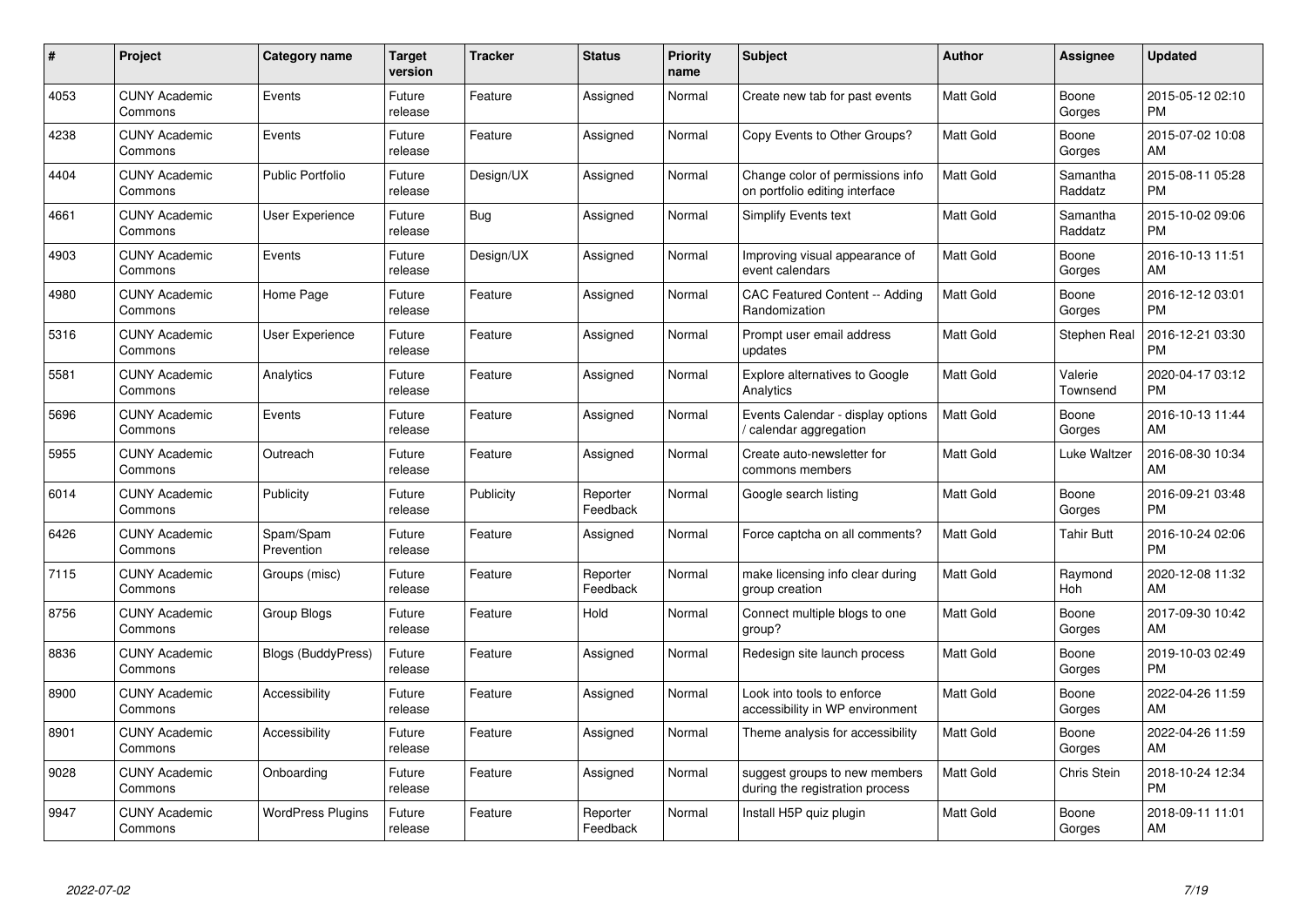| #     | <b>Project</b>                  | Category name              | <b>Target</b><br>version | <b>Tracker</b> | <b>Status</b>        | <b>Priority</b><br>name | <b>Subject</b>                                                                             | <b>Author</b>    | Assignee            | <b>Updated</b>                |
|-------|---------------------------------|----------------------------|--------------------------|----------------|----------------------|-------------------------|--------------------------------------------------------------------------------------------|------------------|---------------------|-------------------------------|
| 10659 | <b>CUNY Academic</b><br>Commons | Group Forums               | Future<br>release        | Feature        | Assigned             | Normal                  | Post to multiple groups via email                                                          | <b>Matt Gold</b> | Raymond<br>Hoh      | 2018-11-15 12:54<br>AM        |
| 15604 | <b>CUNY Academic</b><br>Commons | <b>Email Notifications</b> | Future<br>release        | Feature        | Assigned             | Normal                  | Restructure Commons Group<br>Digest Email Messages                                         | Matt Gold        | Boone<br>Gorges     | 2022-05-26 10:45<br>AM        |
| 5199  | <b>CUNY Academic</b><br>Commons | Social Paper               | Future<br>release        | Feature        | New                  | Normal                  | add tables to the SP editor                                                                | Marilyn Weber    |                     | 2016-10-24 11:27<br>AM        |
| 5205  | <b>CUNY Academic</b><br>Commons | Social Paper               | Future<br>release        | Feature        | <b>New</b>           | Normal                  | Social Paper folders                                                                       | Marilyn Weber    |                     | 2016-02-11 10:24<br><b>PM</b> |
| 5282  | <b>CUNY Academic</b><br>Commons | Social Paper               | Future<br>release        | <b>Bug</b>     | New                  | Normal                  | Replying via email directs to paper<br>but not individual comment.                         | Marilyn Weber    | Raymond<br>Hoh      | 2016-03-02 01:48<br><b>PM</b> |
| 5397  | <b>CUNY Academic</b><br>Commons | Social Paper               | Future<br>release        | Feature        | New                  | Normal                  | frustrating to have to<br>enable/disable in SP                                             | Marilyn Weber    | Samantha<br>Raddatz | 2016-04-20 03:39<br><b>PM</b> |
| 5992  | <b>CUNY Academic</b><br>Commons | <b>Email Notifications</b> | Future<br>release        | Feature        | <b>New</b>           | Normal                  | Changing the From line of<br>autogenerated blog emails                                     | Marilyn Weber    |                     | 2018-09-27 05:19<br><b>PM</b> |
| 9207  | <b>CUNY Academic</b><br>Commons |                            | Future<br>release        | Support        | Reporter<br>Feedback | Normal                  | display dashboards made in<br>Tableau?                                                     | Marilyn Weber    | Boone<br>Gorges     | 2018-04-10 10:42<br>AM        |
| 9835  | <b>CUNY Academic</b><br>Commons | Group Forums               | Future<br>release        | Bug            | Assigned             | Normal                  | add a "like" function?                                                                     | Marilyn Weber    | Erik Trainer        | 2018-06-05 01:49<br><b>PM</b> |
| 8078  | <b>CUNY Academic</b><br>Commons | <b>WordPress Plugins</b>   | Future<br>release        | System Upgrade | Assigned             | Normal                  | <b>CommentPress Updates</b>                                                                | Margaret Galvan  | Christian<br>Wach   | 2017-05-08 03:49<br><b>PM</b> |
| 8211  | <b>CUNY Academic</b><br>Commons | <b>WordPress Themes</b>    | Future<br>release        | Feature        | <b>New</b>           | Normal                  | Theme Suggestions: Material<br>Design-Inspired Themes                                      | Margaret Galvan  | Margaret<br>Galvan  | 2017-08-07 02:48<br><b>PM</b> |
| 5225  | <b>CUNY Academic</b><br>Commons | Registration               | Future<br>release        | Feature        | Assigned             | Normal                  | On-boarding Issues                                                                         | Luke Waltzer     | Samantha<br>Raddatz | 2016-02-12 02:58<br><b>PM</b> |
| 5268  | <b>CUNY Academic</b><br>Commons | Group Forums               | Future<br>release        | <b>Bug</b>     | Assigned             | Normal                  | Long-time to post to multiple<br>groups                                                    | Luke Waltzer     | Daniel Jones        | 2016-09-07 06:31<br><b>PM</b> |
| 6078  | <b>CUNY Academic</b><br>Commons | <b>Blogs (BuddyPress)</b>  | Future<br>release        | Feature        | <b>New</b>           | Normal                  | <b>Explore Adding Network Blog</b><br>Metadata Plugin                                      | Luke Waltzer     | Luke Waltzer        | 2016-10-11 10:29<br><b>PM</b> |
| 7624  | <b>CUNY Academic</b><br>Commons | BuddyPress (misc)          | Future<br>release        | Design/UX      | <b>New</b>           | Normal                  | <b>BP Notifications</b>                                                                    | Luke Waltzer     | Paige Dupont        | 2017-02-08 10:43<br><b>PM</b> |
| 7981  | <b>CUNY Academic</b><br>Commons | Social Paper               | Future<br>release        | Bug            | New                  | Normal                  | Social Paper comments should<br>not go to spam                                             | Luke Waltzer     | Boone<br>Gorges     | 2018-04-16 03:52<br><b>PM</b> |
| 8835  | <b>CUNY Academic</b><br>Commons | <b>Blogs (BuddyPress)</b>  | Future<br>release        | Feature        | <b>New</b>           | Normal                  | Extend cuny. is shortlinks to sites                                                        | Luke Waltzer     | Boone<br>Gorges     | 2022-04-26 11:59<br>AM        |
| 9211  | <b>CUNY Academic</b><br>Commons | <b>WordPress Plugins</b>   | Future<br>release        | Support        | Reporter<br>Feedback | Normal                  | Auto-Role Setting in Forum Plugin<br>Causing Some Confusion                                | Luke Waltzer     | Boone<br>Gorges     | 2018-03-13 11:44<br>AM        |
| 9895  | <b>CUNY Academic</b><br>Commons | Onboarding                 | Future<br>release        | Feature        | Assigned             | Normal                  | Add "Accept Invitation"<br>link/button/function to Group<br>and/or Site invitation emails? | Luke Waltzer     | Boone<br>Gorges     | 2018-06-07 12:42<br><b>PM</b> |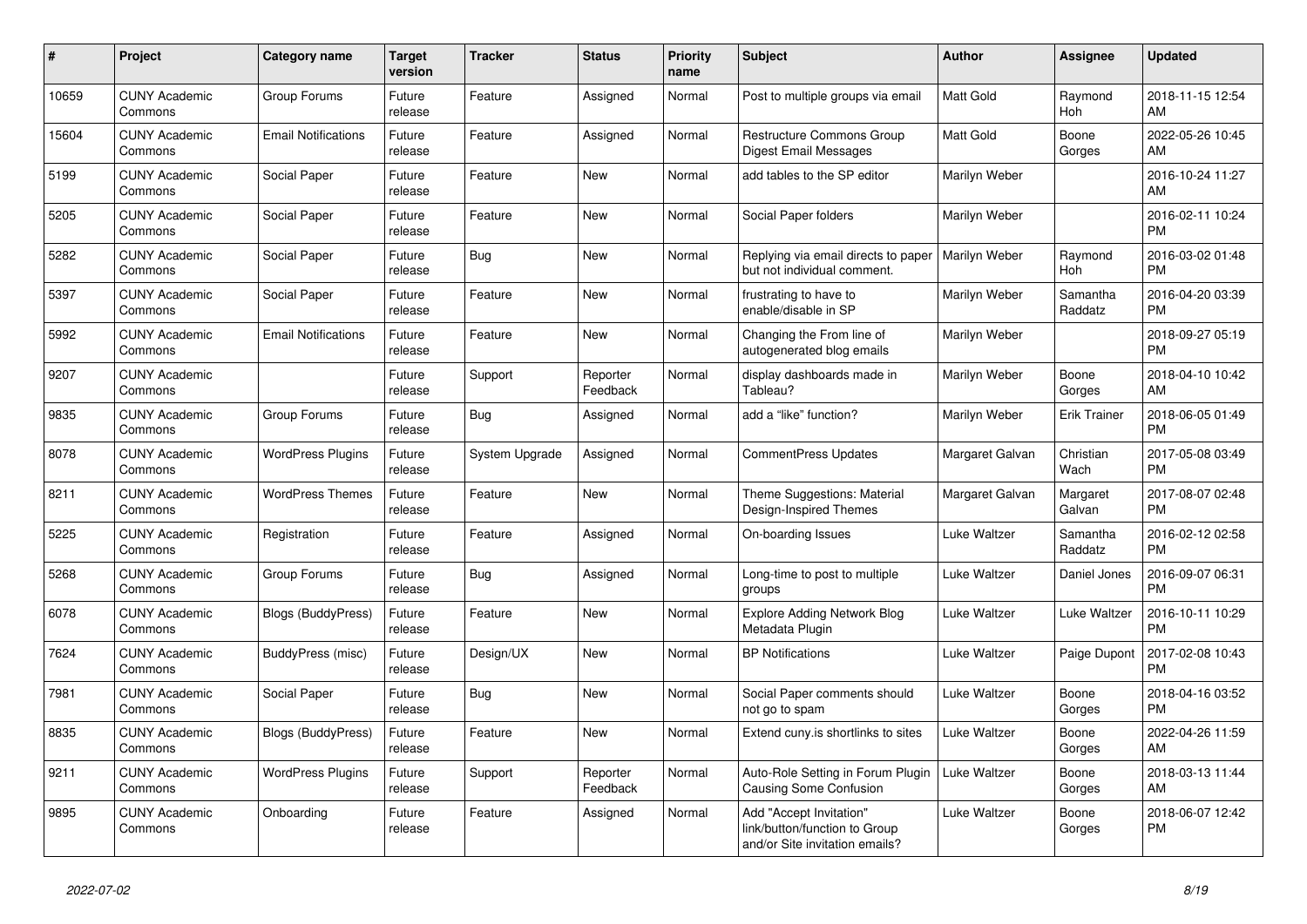| #     | Project                         | <b>Category name</b>     | Target<br>version | <b>Tracker</b> | <b>Status</b>        | Priority<br>name | <b>Subject</b>                                                        | <b>Author</b>      | <b>Assignee</b>     | <b>Updated</b>                |
|-------|---------------------------------|--------------------------|-------------------|----------------|----------------------|------------------|-----------------------------------------------------------------------|--------------------|---------------------|-------------------------------|
| 9289  | <b>CUNY Academic</b><br>Commons | <b>WordPress Plugins</b> | Future<br>release | Bug            | Reporter<br>Feedback | Normal           | <b>Email Users Plugin</b>                                             | Laurie Hurson      | Boone<br>Gorges     | 2018-10-24 12:34<br><b>PM</b> |
| 11131 | <b>CUNY Academic</b><br>Commons |                          | Future<br>release | Feature        | Reporter<br>Feedback | Normal           | Image Annotation Plugins                                              | Laurie Hurson      |                     | 2019-02-26 11:33<br><b>AM</b> |
| 11789 | <b>CUNY Academic</b><br>Commons | Courses                  | Future<br>release | Feature        | New                  | Normal           | Ability to remove item from<br>Courses list                           | Laurie Hurson      | Sonja Leix          | 2019-09-24 12:28<br><b>PM</b> |
| 11843 | <b>CUNY Academic</b><br>Commons | WordPress (misc)         | Future<br>release | Design/UX      | <b>New</b>           | Normal           | Tweaking the Gutenberg Editor<br>Interface                            | Laurie Hurson      |                     | 2022-04-26 12:00<br><b>PM</b> |
| 12446 | <b>CUNY Academic</b><br>Commons | Groups (misc)            | Future<br>release | Feature        | Reporter<br>Feedback | Normal           | Toggle default site to group forum<br>posting                         | Laurie Hurson      | Laurie Hurson       | 2020-03-10 11:57<br><b>AM</b> |
| 13650 | <b>CUNY Academic</b><br>Commons | Group Library            | Future<br>release | Feature        | <b>New</b>           | Normal           | Forum Attachments in Group<br>Library                                 | Laurie Hurson      |                     | 2021-11-19 12:30<br><b>PM</b> |
| 14787 | <b>CUNY Academic</b><br>Commons | <b>Plugin Packages</b>   | Future<br>release | Feature        | New                  | Normal           | Creating a "Design" plugin<br>package                                 | Laurie Hurson      | scott voth          | 2022-04-27 04:56<br><b>PM</b> |
| 6755  | <b>CUNY Academic</b><br>Commons | WordPress (misc)         | Future<br>release | Bug            | <b>New</b>           | Normal           | Cannot Deactivate Plugin                                              | Laura Kane         |                     | 2016-11-16 01:12<br><b>PM</b> |
| 3473  | <b>CUNY Academic</b><br>Commons | User Experience          | Future<br>release | Feature        | Assigned             | Normal           | Commons profile: Add help info<br>about "Positions" replacing "title" | Keith Miyake       | Samantha<br>Raddatz | 2015-11-09 02:28<br><b>PM</b> |
| 13199 | <b>CUNY Academic</b><br>Commons | Group Forums             | Future<br>release | Feature        | New                  | Normal           | Favoring Groups over bbPress<br>plugin                                | Colin McDonald     | Colin<br>McDonald   | 2021-11-19 12:28<br><b>PM</b> |
| 13370 | <b>CUNY Academic</b><br>Commons | Group Library            | Future<br>release | Feature        | <b>New</b>           | Normal           | Library bulk deletion and folder<br>editing                           | Colin McDonald     | Boone<br>Gorges     | 2020-10-13 10:41<br>AM        |
| 860   | <b>CUNY Academic</b><br>Commons | Design                   | Future<br>release | Design/UX      | Assigned             | Normal           | <b>Standardize Button Treatment</b><br><b>Across the Commons</b>      | Chris Stein        | Chris Stein         | 2014-05-01 09:45<br><b>AM</b> |
| 2881  | <b>CUNY Academic</b><br>Commons | <b>Public Portfolio</b>  | Future<br>release | Feature        | Assigned             | Normal           | Redesign the UX for Profiles                                          | Chris Stein        | Chris Stein         | 2016-10-13 12:45<br><b>PM</b> |
| 3059  | <b>CUNY Academic</b><br>Commons | Group Forums             | Future<br>release | Design/UX      | New                  | Normal           | Forum Post Permissable Content<br><b>Explanatory Text</b>             | Chris Stein        | Chris Stein         | 2015-04-02 11:27<br>AM.       |
| 1460  | <b>CUNY Academic</b><br>Commons | Analytics                | Future<br>release | Feature        | Assigned             | Normal           | Update System Report                                                  | <b>Brian Foote</b> | Boone<br>Gorges     | 2015-11-09 06:13<br><b>PM</b> |
| 308   | <b>CUNY Academic</b><br>Commons | Registration             | Future<br>release | Feature        | New                  | Normal           | Group recommendations for<br>signup process                           | Boone Gorges       | Samantha<br>Raddatz | 2015-11-09 05:07<br><b>PM</b> |
| 618   | <b>CUNY Academic</b><br>Commons | <b>BuddyPress Docs</b>   | Future<br>release | Feature        | Assigned             | Normal           | BuddyPress Docs: export formats                                       | Boone Gorges       | Boone<br>Gorges     | 2015-11-09 05:38<br><b>PM</b> |
| 1422  | <b>CUNY Academic</b><br>Commons | <b>BuddyPress Docs</b>   | Future<br>release | Feature        | Assigned             | Normal           | Make "created Doc" activity icons<br>non-mini                         | Boone Gorges       | Boone<br>Gorges     | 2015-11-09 05:48<br><b>PM</b> |
| 1508  | <b>CUNY Academic</b><br>Commons | WordPress (misc)         | Future<br>release | Feature        | Assigned             | Normal           | Share login cookies across<br>mapped domains                          | Boone Gorges       | Boone<br>Gorges     | 2012-07-02 12:12<br>PM        |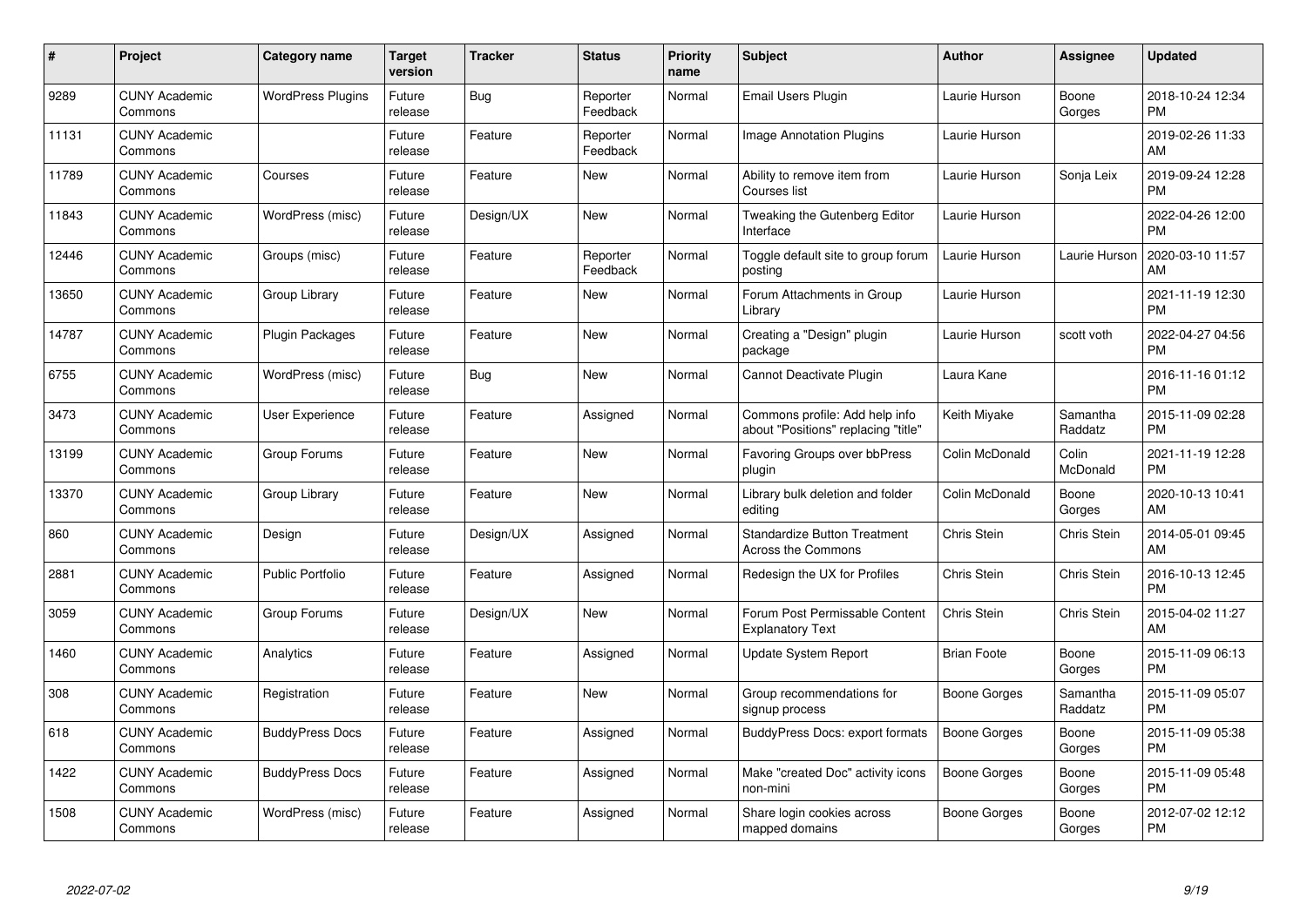| #     | Project                         | <b>Category name</b>     | <b>Target</b><br>version | <b>Tracker</b> | <b>Status</b> | <b>Priority</b><br>name | <b>Subject</b>                                                                            | <b>Author</b>       | <b>Assignee</b> | <b>Updated</b>                |
|-------|---------------------------------|--------------------------|--------------------------|----------------|---------------|-------------------------|-------------------------------------------------------------------------------------------|---------------------|-----------------|-------------------------------|
| 1744  | <b>CUNY Academic</b><br>Commons | <b>BuddyPress Docs</b>   | Future<br>release        | Feature        | Assigned      | Normal                  | Spreadsheet-style Docs                                                                    | Boone Gorges        | Boone<br>Gorges | 2015-11-09 06:13<br><b>PM</b> |
| 2832  | <b>CUNY Academic</b><br>Commons | <b>Public Portfolio</b>  | Future<br>release        | Feature        | Assigned      | Normal                  | Improve interface for (not)<br>auto-linking profile fields                                | Boone Gorges        | Chris Stein     | 2015-01-05 08:52<br><b>PM</b> |
| 3002  | <b>CUNY Academic</b><br>Commons | Search                   | Future<br>release        | Feature        | Assigned      | Normal                  | Overhaul CAC search by using<br>external search appliance                                 | Boone Gorges        | Boone<br>Gorges | 2020-07-15 03:05<br><b>PM</b> |
| 3192  | <b>CUNY Academic</b><br>Commons | Group Forums             | Future<br>release        | Feature        | Assigned      | Normal                  | Customizable forum views for<br>bbPress 2.x group forums                                  | Boone Gorges        | Raymond<br>Hoh  | 2015-11-09 12:47<br><b>PM</b> |
| 3193  | <b>CUNY Academic</b><br>Commons | Group Forums             | Future<br>release        | Feature        | Assigned      | Normal                  | bbPress 2.x dynamic roles and<br><b>RBE</b>                                               | Boone Gorges        | Boone<br>Gorges | 2014-09-30 01:30<br><b>PM</b> |
| 3330  | <b>CUNY Academic</b><br>Commons | My Commons               | Future<br>release        | Feature        | Assigned      | Normal                  | "Commons Information" tool                                                                | Boone Gorges        | Chris Stein     | 2014-09-22 08:46<br><b>PM</b> |
| 3580  | <b>CUNY Academic</b><br>Commons | Group Blogs              | Future<br>release        | Feature        | New           | Normal                  | Multiple blogs per group                                                                  | Boone Gorges        | Boone<br>Gorges | 2018-02-20 02:02<br><b>PM</b> |
| 4481  | <b>CUNY Academic</b><br>Commons | Events                   | Future<br>release        | Feature        | New           | Normal                  | Group admins/mods should have<br>the ability to unlink an event from<br>the group         | Boone Gorges        | Boone<br>Gorges | 2017-04-24 03:53<br><b>PM</b> |
| 4635  | <b>CUNY Academic</b><br>Commons | Authentication           | Future<br>release        | Feature        | <b>New</b>    | Normal                  | Allow non-WP authentication                                                               | Boone Gorges        | Sonja Leix      | 2019-03-01 02:05<br><b>PM</b> |
| 5234  | <b>CUNY Academic</b><br>Commons | Membership               | Future<br>release        | Feature        | Assigned      | Normal                  | Write Unconfirmed patch for WP                                                            | Boone Gorges        | Boone<br>Gorges | 2016-10-24 11:18<br>AM        |
| 5488  | <b>CUNY Academic</b><br>Commons | Social Paper             | Future<br>release        | Bug            | New           | Normal                  | Add a "last edited by" field to<br>Social Paper group directories                         | Boone Gorges        |                 | 2016-04-21 10:05<br><b>PM</b> |
| 5489  | <b>CUNY Academic</b><br>Commons | Social Paper             | Future<br>release        | Feature        | <b>New</b>    | Normal                  | Asc/desc sorting for Social Paper<br>directories                                          | Boone Gorges        |                 | 2016-04-21 10:06<br><b>PM</b> |
| 6332  | <b>CUNY Academic</b><br>Commons | WordPress (misc)         | Future<br>release        | Feature        | <b>New</b>    | Normal                  | Allow uploaded files to be marked<br>as private in an ad hoc way                          | <b>Boone Gorges</b> |                 | 2016-10-17 11:41<br><b>PM</b> |
| 7022  | <b>CUNY Academic</b><br>Commons | Announcements            | Future<br>release        | Bug            | <b>New</b>    | Normal                  | Sitewide announcements should<br>be displayed on, and dismissable<br>from, mapped domains | Boone Gorges        | Boone<br>Gorges | 2018-03-22 10:18<br>AM        |
| 7663  | <b>CUNY Academic</b><br>Commons | Social Paper             | Future<br>release        | Bug            | <b>New</b>    | Normal                  | Social Paper notifications not<br>formatted correctly on secondary<br>sites               | Boone Gorges        | Boone<br>Gorges | 2018-04-16 03:52<br><b>PM</b> |
| 9720  | <b>CUNY Academic</b><br>Commons | Authentication           | Future<br>release        | Feature        | New           | Normal                  | The Commons should be an<br>oAuth provider                                                | Boone Gorges        |                 | 2019-03-01 02:04<br><b>PM</b> |
| 9926  | <b>CUNY Academic</b><br>Commons | <b>WordPress Plugins</b> | Future<br>release        | Bug            | New           | Normal                  | twitter-mentions-as-comments<br>cron jobs can run long                                    | Boone Gorges        | Boone<br>Gorges | 2018-10-24 12:34<br><b>PM</b> |
| 10380 | <b>CUNY Academic</b><br>Commons | WordPress (misc)         | Future<br>release        | Feature        | In Progress   | Normal                  | Remove blacklisted plugins                                                                | Boone Gorges        |                 | 2022-04-26 12:00<br><b>PM</b> |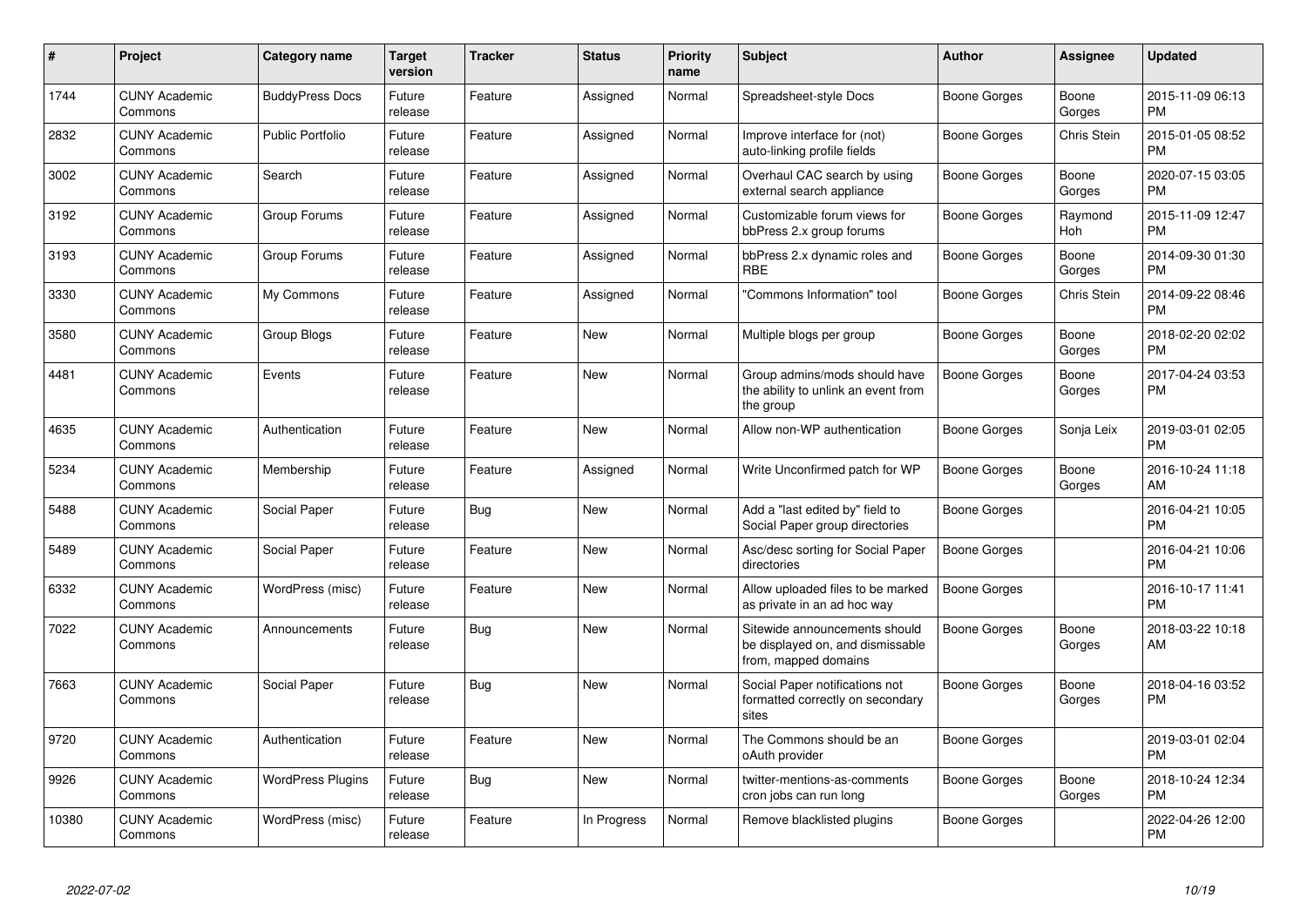| #     | <b>Project</b>                  | Category name               | <b>Target</b><br>version | <b>Tracker</b> | <b>Status</b>        | <b>Priority</b><br>name | <b>Subject</b>                                                                                               | <b>Author</b>           | Assignee        | <b>Updated</b>                |
|-------|---------------------------------|-----------------------------|--------------------------|----------------|----------------------|-------------------------|--------------------------------------------------------------------------------------------------------------|-------------------------|-----------------|-------------------------------|
| 10580 | <b>CUNY Academic</b><br>Commons | Information<br>Architecture | Future<br>release        | Design/UX      | <b>New</b>           | Normal                  | Primary nav item review                                                                                      | Boone Gorges            | Sara Cannon     | 2022-06-28 01:29<br><b>PM</b> |
| 11024 | <b>CUNY Academic</b><br>Commons | WordPress (misc)            | Future<br>release        | Bug            | <b>New</b>           | Normal                  | Subsites should not show "you<br>should update your .htaccess<br>now" notice after permalink setting<br>save | <b>Boone Gorges</b>     |                 | 2019-01-28 01:35<br><b>PM</b> |
| 11392 | <b>CUNY Academic</b><br>Commons |                             | Future<br>release        | Bug            | <b>New</b>           | Normal                  | Migrate users away from<br><b>StatPress</b>                                                                  | Boone Gorges            |                 | 2019-04-23 03:53<br><b>PM</b> |
| 11834 | <b>CUNY Academic</b><br>Commons | <b>Group Files</b>          | Future<br>release        | Feature        | <b>New</b>           | Normal                  | Improved tools for managing<br>group file folders                                                            | <b>Boone Gorges</b>     | Sonja Leix      | 2019-09-06 03:55<br><b>PM</b> |
| 11945 | <b>CUNY Academic</b><br>Commons | Reckoning                   | Future<br>release        | Feature        | Reporter<br>Feedback | Normal                  | Add Comments bubble to<br>Reckoning views                                                                    | Boone Gorges            | Boone<br>Gorges | 2019-11-12 05:14<br><b>PM</b> |
| 12042 | <b>CUNY Academic</b><br>Commons | <b>Email Notifications</b>  | Future<br>release        | Feature        | <b>New</b>           | Normal                  | Improved error logging for BPGES<br>send queue                                                               | <b>Boone Gorges</b>     | Boone<br>Gorges | 2021-11-19 12:25<br><b>PM</b> |
| 12091 | <b>CUNY Academic</b><br>Commons | Group Files                 | Future<br>release        | Feature        | <b>New</b>           | Normal                  | Improved pre-upload file validation<br>for bp-group-documents                                                | <b>Boone Gorges</b>     | Boone<br>Gorges | 2019-11-14 01:21<br><b>PM</b> |
| 13048 | <b>CUNY Academic</b><br>Commons | Shortcodes and<br>embeds    | Future<br>release        | Feature        | New                  | Normal                  | Jupyter Notebooks support                                                                                    | Boone Gorges            |                 | 2020-07-14 11:46<br>AM        |
| 13331 | <b>CUNY Academic</b><br>Commons | Site cloning                | Future<br>release        | Bug            | <b>New</b>           | Normal                  | Combine Site Template and Clone<br>operations                                                                | Boone Gorges            | Jeremy Felt     | 2021-11-19 12:39<br><b>PM</b> |
| 13358 | <b>CUNY Academic</b><br>Commons | Group Forums                | Future<br>release        | Feature        | New                  | Normal                  | Improved UI for group forum<br>threading settings                                                            | Boone Gorges            | Raymond<br>Hoh  | 2021-11-19 12:27<br><b>PM</b> |
| 13466 | <b>CUNY Academic</b><br>Commons | Cavalcade                   | Future<br>release        | Feature        | <b>New</b>           | Normal                  | Automated cleanup for duplicate<br>Cavalcade tasks                                                           | <b>Boone Gorges</b>     | Boone<br>Gorges | 2020-10-13 05:24<br><b>PM</b> |
| 13835 | <b>CUNY Academic</b><br>Commons | WordPress (misc)            | Future<br>release        | Feature        | <b>New</b>           | Normal                  | Allow OneSearch widget to have<br>'CUNY' as campus                                                           | <b>Boone Gorges</b>     | Boone<br>Gorges | 2021-11-19 12:39<br><b>PM</b> |
| 14184 | <b>CUNY Academic</b><br>Commons | <b>Public Portfolio</b>     | Future<br>release        | Feature        | <b>New</b>           | Normal                  | Centralized mechanism for storing<br>Campus affiliations                                                     | Boone Gorges            | Boone<br>Gorges | 2022-01-04 11:35<br>AM        |
| 14309 | <b>CUNY Academic</b><br>Commons | Group Library               | Future<br>release        | Feature        | <b>New</b>           | Normal                  | Better handling of<br>bp group document file download<br>attempts when file is not present                   | Boone Gorges            | Boone<br>Gorges | 2021-11-19 12:28<br><b>PM</b> |
| 14987 | <b>CUNY Academic</b><br>Commons | <b>WordPress Plugins</b>    | Future<br>release        | Bug            | <b>New</b>           | Normal                  | Elementor update causes<br>database freeze-up                                                                | Boone Gorges            | Boone<br>Gorges | 2021-11-29 12:02<br><b>PM</b> |
| 16092 | <b>CUNY Academic</b><br>Commons |                             | Future<br>release        | Feature        | Hold                 | Normal                  | Don't show main site in Site<br>search results                                                               | <b>Boone Gorges</b>     | Boone<br>Gorges | 2022-05-17 03:12<br><b>PM</b> |
| 4388  | <b>CUNY Academic</b><br>Commons | WordPress (misc)            | Future<br>release        | Bug            | Assigned             | Normal                  | Repeated request for<br>authentication.                                                                      | Alice.Lynn<br>McMichael | Raymond<br>Hoh  | 2015-08-11 07:35<br><b>PM</b> |
| 519   | <b>CUNY Academic</b><br>Commons | <b>BuddyPress Docs</b>      | Future<br>release        | Feature        | Assigned             | Low                     | TOC for individual docs - for new<br>BP "wiki-like" plugin                                                   | scott voth              | Boone<br>Gorges | 2015-11-09 05:54<br><b>PM</b> |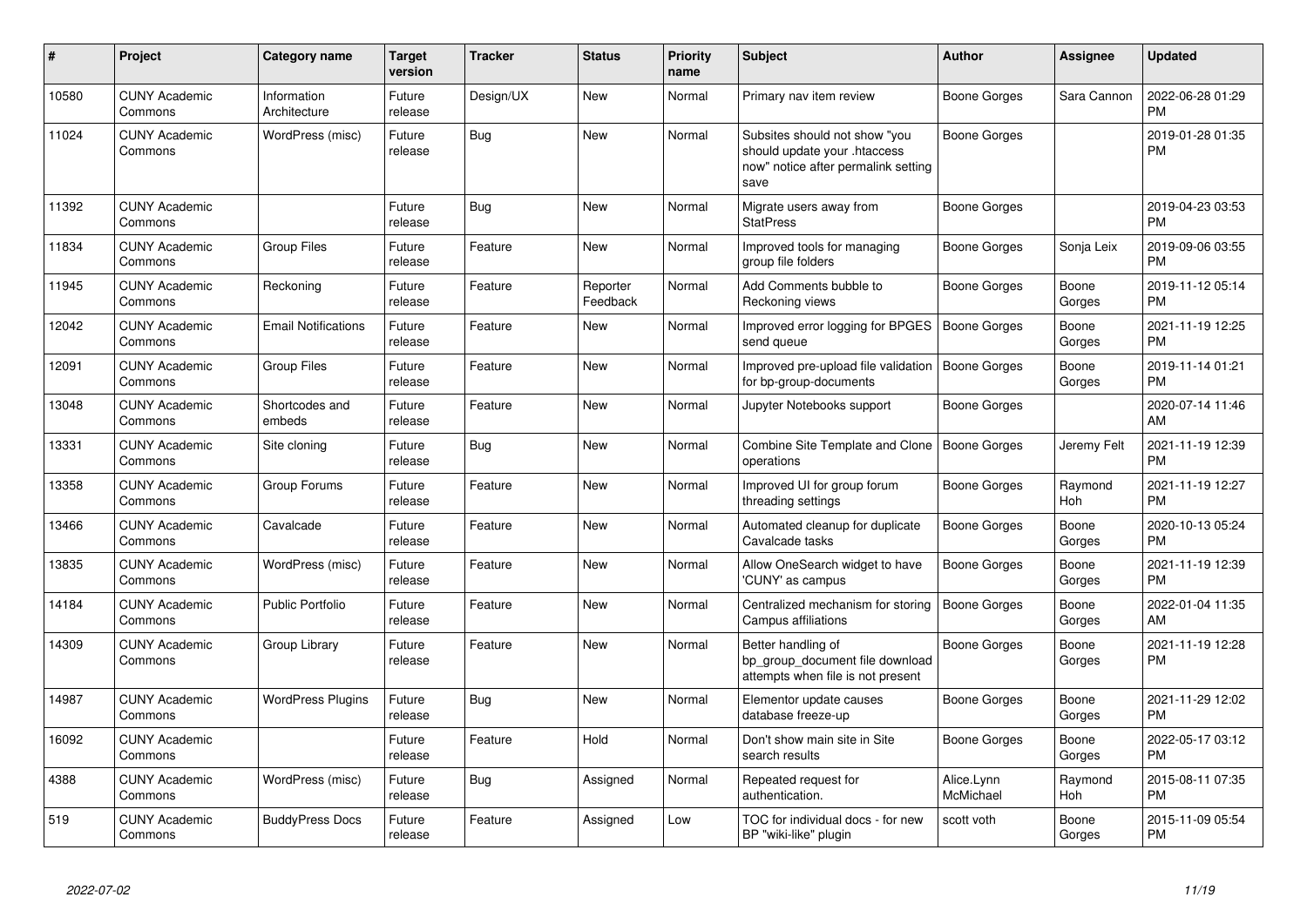| $\#$ | Project                         | <b>Category name</b>       | <b>Target</b><br>version | <b>Tracker</b> | <b>Status</b>        | <b>Priority</b><br>name | <b>Subject</b>                                                                                  | <b>Author</b>           | <b>Assignee</b>     | <b>Updated</b>                |
|------|---------------------------------|----------------------------|--------------------------|----------------|----------------------|-------------------------|-------------------------------------------------------------------------------------------------|-------------------------|---------------------|-------------------------------|
| 4535 | <b>CUNY Academic</b><br>Commons | My Commons                 | Future<br>release        | Bug            | <b>New</b>           | Low                     | My Commons filter issue                                                                         | scott voth              | Raymond<br>Hoh      | 2015-09-01 11:17<br>AM        |
| 58   | <b>CUNY Academic</b><br>Commons | BuddyPress (misc)          | Future<br>release        | Feature        | Assigned             | Low                     | Make member search sortable by<br>last name                                                     | Roberta Brody           | Boone<br>Gorges     | 2010-08-26 02:38<br><b>PM</b> |
| 8498 | <b>CUNY Academic</b><br>Commons | <b>WordPress Plugins</b>   | Future<br>release        | Feature        | <b>New</b>           | Low                     | <b>Gravity Forms Email Users</b>                                                                | Raffi<br>Khatchadourian | Matt Gold           | 2017-10-13 12:58<br><b>PM</b> |
| 8675 | <b>CUNY Academic</b><br>Commons | User Onboarding            | Future<br>release        | Bug            | Reporter<br>Feedback | Low                     | Add new User search screen calls<br>for the input of email address but<br>doesn't work with one | Paul Hebert             | Boone<br>Gorges     | 2017-10-11 11:17<br>AM        |
| 310  | <b>CUNY Academic</b><br>Commons | BuddyPress (misc)          | Future<br>release        | Feature        | Assigned             | Low                     | <b>Friend Request Email</b>                                                                     | Matt Gold               | Samantha<br>Raddatz | 2015-11-09 05:08<br><b>PM</b> |
| 333  | <b>CUNY Academic</b><br>Commons | <b>Email Notifications</b> | Future<br>release        | Feature        | Assigned             | Low                     | Delay Forum Notification Email<br>Delivery Until After Editing Period<br>Ends                   | <b>Matt Gold</b>        | Raymond<br>Hoh      | 2015-11-09 06:01<br><b>PM</b> |
| 940  | <b>CUNY Academic</b><br>Commons | Redmine                    | Future<br>release        | Feature        | Assigned             | Low                     | Communication with users after<br>releases                                                      | Matt Gold               | Dominic<br>Giglio   | 2012-09-09 04:36<br><b>PM</b> |
| 1192 | <b>CUNY Academic</b><br>Commons | <b>Group Files</b>         | Future<br>release        | Feature        | Assigned             | Low                     | When posting group files, allow<br>users to add a category without<br>saving                    | Matt Gold               | Raymond<br>Hoh      | 2015-11-09 05:53<br><b>PM</b> |
| 1456 | <b>CUNY Academic</b><br>Commons | Group Invitations          | Future<br>release        | Feature        | Reporter<br>Feedback | Low                     | Invite to Group Button from Profile<br>Field                                                    | Matt Gold               | Samantha<br>Raddatz | 2015-11-09 05:59<br><b>PM</b> |
| 1562 | <b>CUNY Academic</b><br>Commons | <b>WordPress Plugins</b>   | Future<br>release        | Feature        | Assigned             | Low                     | Play with NYT Collaborative<br><b>Authoring Tool</b>                                            | <b>Matt Gold</b>        | Boone<br>Gorges     | 2015-01-05 08:47<br><b>PM</b> |
| 2013 | <b>CUNY Academic</b><br>Commons | <b>Public Portfolio</b>    | Future<br>release        | Feature        | Assigned             | Low                     | Have Profile Privacy Options show<br>up only for filled-in fields                               | <b>Matt Gold</b>        | Boone<br>Gorges     | 2015-11-09 06:09<br><b>PM</b> |
| 2223 | <b>CUNY Academic</b><br>Commons | <b>WordPress Plugins</b>   | Future<br>release        | Feature        | Assigned             | Low                     | Add Participad to the CUNY<br><b>Academic Commons</b>                                           | Matt Gold               | Boone<br>Gorges     | 2014-09-17 10:03<br><b>PM</b> |
| 3080 | <b>CUNY Academic</b><br>Commons | Group Files                | Future<br>release        | Feature        | Assigned             | Low                     | Create a system to keep track of<br>file changes                                                | <b>Matt Gold</b>        | Boone<br>Gorges     | 2014-02-26 10:04<br><b>PM</b> |
| 3354 | <b>CUNY Academic</b><br>Commons | <b>Group Files</b>         | Future<br>release        | Feature        | Assigned             | Low                     | Allow Group Download of Multiple<br><b>Selected Files</b>                                       | <b>Matt Gold</b>        | Chris Stein         | 2014-08-01 08:50<br>AM        |
| 5016 | <b>CUNY Academic</b><br>Commons | Events                     | Future<br>release        | Feature        | Assigned             | Low                     | Allow comments to be posted on<br>events                                                        | Matt Gold               | Raymond<br>Hoh      | 2019-03-01 02:23<br><b>PM</b> |
| 5050 | <b>CUNY Academic</b><br>Commons | Social Paper               | Future<br>release        | Feature        | New                  | Low                     | Making comments visible in SP<br>editing mode (SP suggestion #1)                                | Marilyn Weber           | Samantha<br>Raddatz | 2019-09-17 11:10<br><b>PM</b> |
| 5052 | <b>CUNY Academic</b><br>Commons | Social Paper               | Future<br>release        | Feature        | <b>New</b>           | Low                     | Sentence by sentence or line by<br>line comments (SP suggestion #3)                             | Marilyn Weber           | Boone<br>Gorges     | 2016-02-11 10:24<br><b>PM</b> |
| 5053 | <b>CUNY Academic</b><br>Commons | Social Paper               | Future<br>release        | Feature        | <b>New</b>           | Low                     | Scrollable menu to add readers<br>(SP suggestion #4)                                            | Marilyn Weber           | Samantha<br>Raddatz | 2016-04-21 05:21<br><b>PM</b> |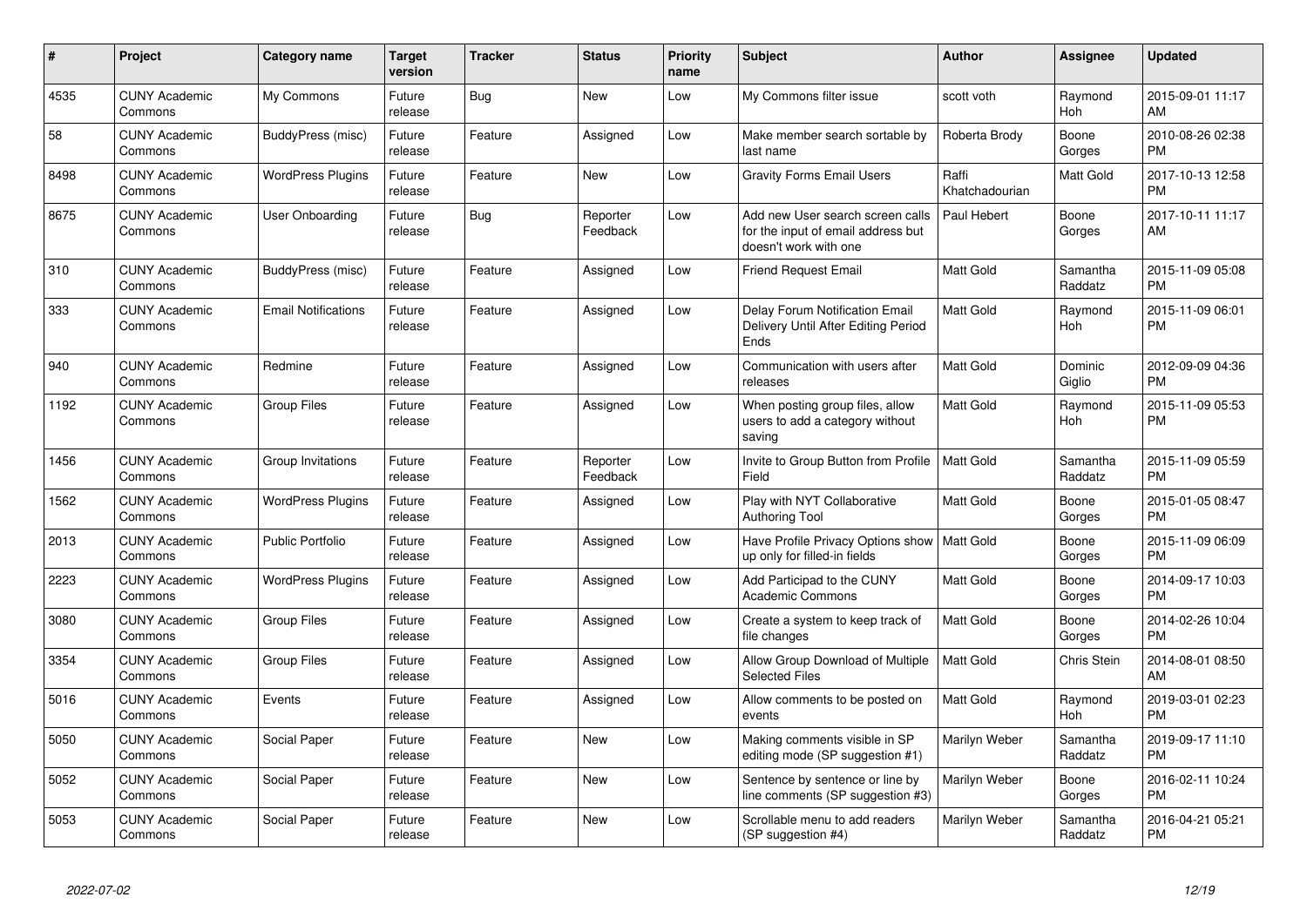| #     | Project                         | <b>Category name</b>           | <b>Target</b><br>version | Tracker    | <b>Status</b>        | <b>Priority</b><br>name | <b>Subject</b>                                                                                                                                        | Author              | Assignee            | <b>Updated</b>                |
|-------|---------------------------------|--------------------------------|--------------------------|------------|----------------------|-------------------------|-------------------------------------------------------------------------------------------------------------------------------------------------------|---------------------|---------------------|-------------------------------|
| 5058  | <b>CUNY Academic</b><br>Commons | Social Paper                   | Future<br>release        | Feature    | <b>New</b>           | Low                     | Can there be a clearer signal that<br>even when comments have<br>already been made you add<br>comments by clicking on the side?<br>(SP suggestion #5) | Marilyn Weber       | Samantha<br>Raddatz | 2016-02-11 10:24<br><b>PM</b> |
| 11971 | <b>CUNY Academic</b><br>Commons | <b>Email Notifications</b>     | Future<br>release        | <b>Bug</b> | Reporter<br>Feedback | Low                     | Pictures obscured in emailed post<br>notifications                                                                                                    | Marilyn Weber       | Raymond<br>Hoh      | 2019-11-21 01:14<br><b>PM</b> |
| 6356  | <b>CUNY Academic</b><br>Commons | <b>WordPress Plugins</b>       | Future<br>release        | Bug        | Reporter<br>Feedback | Low                     | Should Subscribe2 be<br>deprecated?                                                                                                                   | Luke Waltzer        |                     | 2017-03-20 12:20<br><b>PM</b> |
| 6389  | <b>CUNY Academic</b><br>Commons | <b>BuddyPress Docs</b>         | Future<br>release        | Feature    | New                  | Low                     | Make Discussion Area Visible<br>When Editing a Doc                                                                                                    | Luke Waltzer        | Boone<br>Gorges     | 2016-10-21 04:16<br>PM        |
| 6392  | <b>CUNY Academic</b><br>Commons | Group Forums                   | Future<br>release        | Design/UX  | Assigned             | Low                     | Composition/Preview Panes in<br>Forum Posts                                                                                                           | Luke Waltzer        | Paige Dupont        | 2016-10-21 04:26<br><b>PM</b> |
| 2325  | <b>CUNY Academic</b><br>Commons | <b>BuddyPress (misc)</b>       | Future<br>release        | Feature    | Assigned             | Low                     | Profile should have separate fields<br>for first/last names                                                                                           | local admin         | Boone<br>Gorges     | 2015-11-09 06:09<br><b>PM</b> |
| 2610  | <b>CUNY Academic</b><br>Commons | Group Invitations              | Future<br>release        | Feature    | Assigned             | Low                     | Request: Custom invitation<br>message to group invites                                                                                                | local admin         | Boone<br>Gorges     | 2015-11-09 06:13<br><b>PM</b> |
| 1165  | <b>CUNY Academic</b><br>Commons | <b>Email Invitations</b>       | Future<br>release        | Feature    | Assigned             | Low                     | Allow saved lists of invitees under<br>Send Invites                                                                                                   | <b>Boone Gorges</b> | Boone<br>Gorges     | 2015-11-09 06:03<br><b>PM</b> |
| 1166  | <b>CUNY Academic</b><br>Commons | <b>Email Invitations</b>       | Future<br>release        | Feature    | New                  | Low                     | Better organizational tools for Sent   Boone Gorges<br><b>Invites</b>                                                                                 |                     | Boone<br>Gorges     | 2015-11-09 06:02<br><b>PM</b> |
| 1167  | <b>CUNY Academic</b><br>Commons | <b>Email Invitations</b>       | Future<br>release        | Feature    | New                  | Low                     | Allow email invitations to be resent   Boone Gorges                                                                                                   |                     | Boone<br>Gorges     | 2015-11-12 12:53<br>AM        |
| 1417  | <b>CUNY Academic</b><br>Commons | <b>BuddyPress Docs</b>         | Future<br>release        | Feature    | Assigned             | Low                     | <b>Bulk actions for BuddyPress Docs</b>                                                                                                               | <b>Boone Gorges</b> | Boone<br>Gorges     | 2016-10-17 10:41<br><b>PM</b> |
| 1423  | <b>CUNY Academic</b><br>Commons | <b>BuddyPress (misc)</b>       | Future<br>release        | Feature    | Assigned             | Low                     | Show an avatar for pingback<br>comment activity items                                                                                                 | <b>Boone Gorges</b> | <b>Tahir Butt</b>   | 2016-10-24 12:03<br><b>PM</b> |
| 1983  | <b>CUNY Academic</b><br>Commons | Home Page                      | Future<br>release        | Feature    | Assigned             | Low                     | Media Library integration with<br>Featured Content plugin                                                                                             | <b>Boone Gorges</b> | Dominic<br>Giglio   | 2014-03-17 10:34<br>AM        |
| 3048  | <b>CUNY Academic</b><br>Commons | <b>Public Portfolio</b>        | Future<br>release        | Feature    | <b>New</b>           | Low                     | Images for rich text profile fields                                                                                                                   | <b>Boone Gorges</b> | Boone<br>Gorges     | 2014-02-19 12:56<br><b>PM</b> |
| 6749  | <b>CUNY Academic</b><br>Commons | Events                         | Future<br>release        | Bug        | <b>New</b>           | Low                     | BPEO iCal request can trigger<br>very large number of DB queries                                                                                      | <b>Boone Gorges</b> | Raymond<br>Hoh      | 2016-11-15 10:09<br><b>PM</b> |
| 10678 | <b>CUNY Academic</b><br>Commons |                                | Not tracked $\vert$ Bug  |            | Reporter<br>Feedback | High                    | Newsletter Plugin Not Sending<br><b>Out Newsletters</b>                                                                                               | Mark Webb           | Boone<br>Gorges     | 2019-09-16 09:38<br><b>PM</b> |
| 6644  | <b>CUNY Academic</b><br>Commons |                                | Not tracked              | Bug        | Reporter<br>Feedback | High                    | White Screen at Login Pge                                                                                                                             | Luke Waltzer        | Raymond<br>Hoh      | 2016-11-21 10:34<br><b>PM</b> |
| 3230  | <b>CUNY Academic</b><br>Commons | Internal Tools and<br>Workflow | Not tracked              | Feature    | Assigned             | High                    | Scripts for quicker<br>provisioning/updating of<br>development environments                                                                           | <b>Boone Gorges</b> | Boone<br>Gorges     | 2016-01-26 04:54<br><b>PM</b> |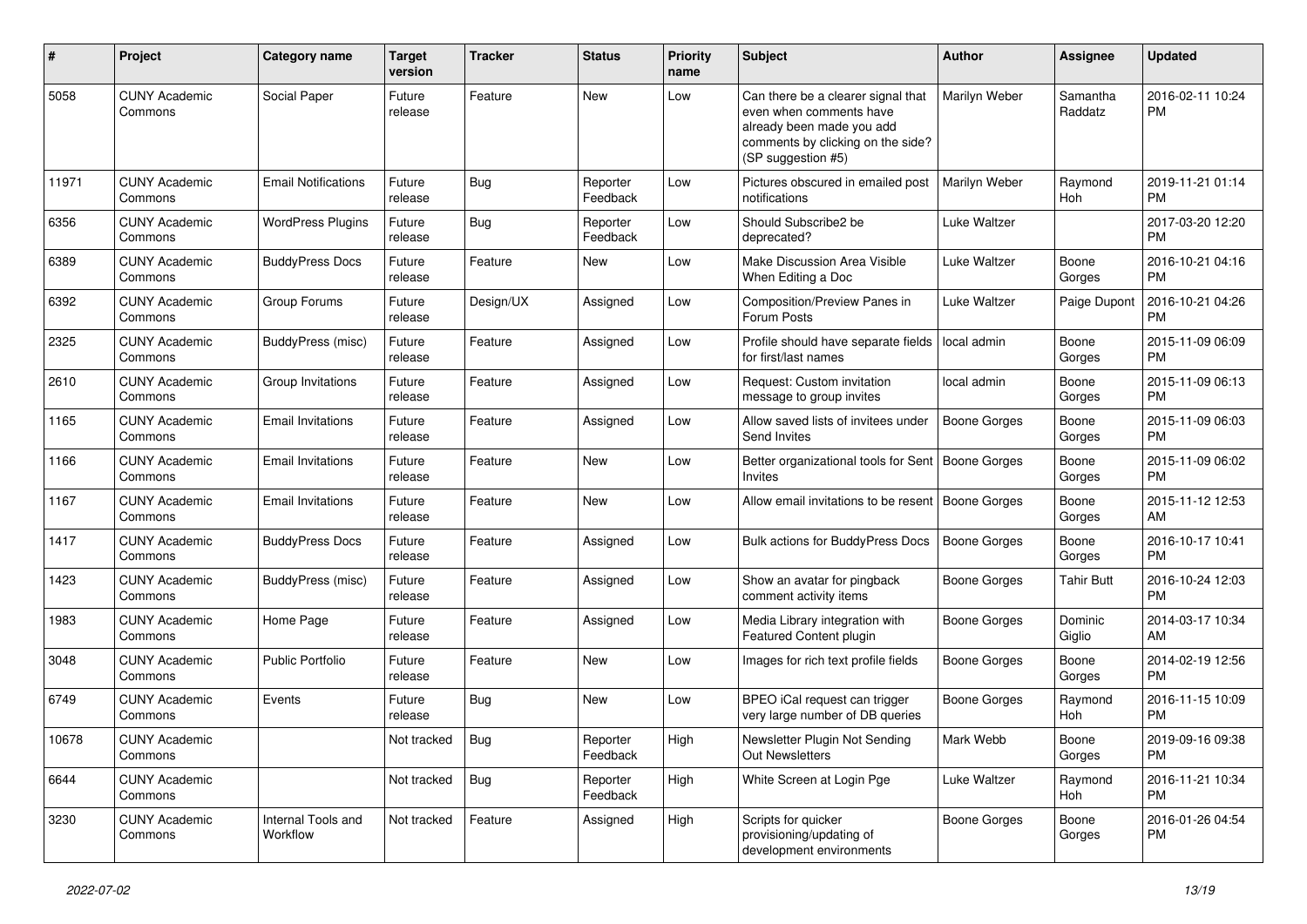| #     | <b>Project</b>                  | Category name            | <b>Target</b><br>version | <b>Tracker</b> | <b>Status</b>        | Priority<br>name | <b>Subject</b>                                                                       | <b>Author</b>    | Assignee            | <b>Updated</b>                |
|-------|---------------------------------|--------------------------|--------------------------|----------------|----------------------|------------------|--------------------------------------------------------------------------------------|------------------|---------------------|-------------------------------|
| 5679  | <b>CUNY Academic</b><br>Commons | Analytics                | Not tracked              | Feature        | New                  | Normal           | Logged In Users for GA                                                               | Valerie Townsend | Valerie<br>Townsend | 2016-06-11 09:49<br>AM        |
| 11556 | <b>CUNY Academic</b><br>Commons | Courses                  | Not tracked              | Bug            | Reporter<br>Feedback | Normal           | Instructor name given in course<br>listing                                           | Tom Harbison     |                     | 2019-06-25 04:12<br><b>PM</b> |
| 12198 | <b>CUNY Academic</b><br>Commons |                          | Not tracked              | <b>Bug</b>     | Reporter<br>Feedback | Normal           | Duplicate listing in My Sites                                                        | Tom Harbison     |                     | 2019-12-09 05:50<br><b>PM</b> |
| 14629 | <b>CUNY Academic</b><br>Commons |                          | Not tracked              | <b>Bug</b>     | Reporter<br>Feedback | Normal           | Possible Post Order Bug?                                                             | Syelle Graves    |                     | 2021-09-14 10:47<br>AM        |
| 4972  | <b>CUNY Academic</b><br>Commons | Analytics                | Not tracked              | Bug            | <b>New</b>           | Normal           | <b>Newsletter Analytics</b>                                                          | Stephen Real     | Matt Gold           | 2015-12-09 12:54<br><b>PM</b> |
| 8440  | <b>CUNY Academic</b><br>Commons | Onboarding               | Not tracked              | <b>Bug</b>     | New                  | Normal           | Create Test Email Accounts for<br><b>Onboarding Project</b>                          | Stephen Real     | Stephen Real        | 2017-08-01 09:49<br><b>PM</b> |
| 9643  | <b>CUNY Academic</b><br>Commons | Publicity                | Not tracked              | Feature        | <b>New</b>           | Normal           | Create a page on the Commons<br>for logos etc.                                       | Stephen Real     | <b>Stephen Real</b> | 2018-04-24 10:53<br>AM        |
| 11624 | <b>CUNY Academic</b><br>Commons | WordPress (misc)         | Not tracked              | Support        | <b>New</b>           | Normal           | Change pages into posts or swap<br>database for a Commons site?                      | Stephen Klein    | Raymond<br>Hoh      | 2019-07-09 11:04<br>AM        |
| 9515  | <b>CUNY Academic</b><br>Commons | <b>WordPress Plugins</b> | Not tracked              | Bug            | Reporter<br>Feedback | Normal           | Text to Speech plugin - "More<br>Slowly" checkbox not working                        | scott voth       | Boone<br>Gorges     | 2018-06-13 02:26<br><b>PM</b> |
| 10839 | <b>CUNY Academic</b><br>Commons | About page               | Not tracked              | Support        | New                  | Normal           | <b>Mission Statement Needs</b><br>Revision                                           | scott voth       | Matt Gold           | 2018-12-26 10:58<br>AM        |
| 10982 | <b>CUNY Academic</b><br>Commons | Domain Mapping           | Not tracked              | Support        | Reporter<br>Feedback | Normal           | <b>CNAME</b> question                                                                | scott voth       |                     | 2019-01-22 04:29<br><b>PM</b> |
| 11386 | <b>CUNY Academic</b><br>Commons | WordPress - Media        | Not tracked              | Support        | Reporter<br>Feedback | Normal           | disappearing images                                                                  | scott voth       | Boone<br>Gorges     | 2019-05-14 10:32<br>AM        |
| 11393 | <b>CUNY Academic</b><br>Commons |                          | Not tracked              | Publicity      | New                  | Normal           | After 1.15 release, ceate a hero<br>slide and post about adding a site<br>to a group | scott voth       | Patrick<br>Sweeney  | 2019-05-14 10:32<br>AM        |
| 11493 | <b>CUNY Academic</b><br>Commons | Domain Mapping           | Not tracked              | Support        | Reporter<br>Feedback | Normal           | Domain Mapping Request - Talia<br>Schaffer                                           | scott voth       | Matt Gold           | 2019-08-06 08:39<br>AM        |
| 12247 | <b>CUNY Academic</b><br>Commons | Publicity                | Not tracked              | Support        | New                  | Normal           | <b>Screenshot of First Commons</b><br>Homepage                                       | scott voth       | scott voth          | 2020-01-14 12:08<br><b>PM</b> |
| 12392 | <b>CUNY Academic</b><br>Commons | Help/Codex               | Not tracked              | Documentation  | New                  | Normal           | <b>Updates to Common Commons</b><br>Questions on Help Page                           | scott voth       | Margaret<br>Galvan  | 2020-02-11 10:53<br>AM        |
| 14394 | <b>CUNY Academic</b><br>Commons |                          | Not tracked              | Feature        | <b>New</b>           | Normal           | Commons News Site - redesign                                                         | scott voth       | scott voth          | 2021-09-14 10:46<br>AM        |
| 14994 | <b>CUNY Academic</b><br>Commons | cdev.gc.cuny.edu         | Not tracked              | Support        | In Progress          | Normal           | Clear Cache on CDEV                                                                  | scott voth       | Raymond<br>Hoh      | 2021-12-07 03:51<br><b>PM</b> |
| 5298  | <b>CUNY Academic</b><br>Commons |                          | Not tracked              | Publicity      | <b>New</b>           | Normal           | Survey Pop-Up Text                                                                   | Samantha Raddatz | Samantha<br>Raddatz | 2016-03-22 12:27<br><b>PM</b> |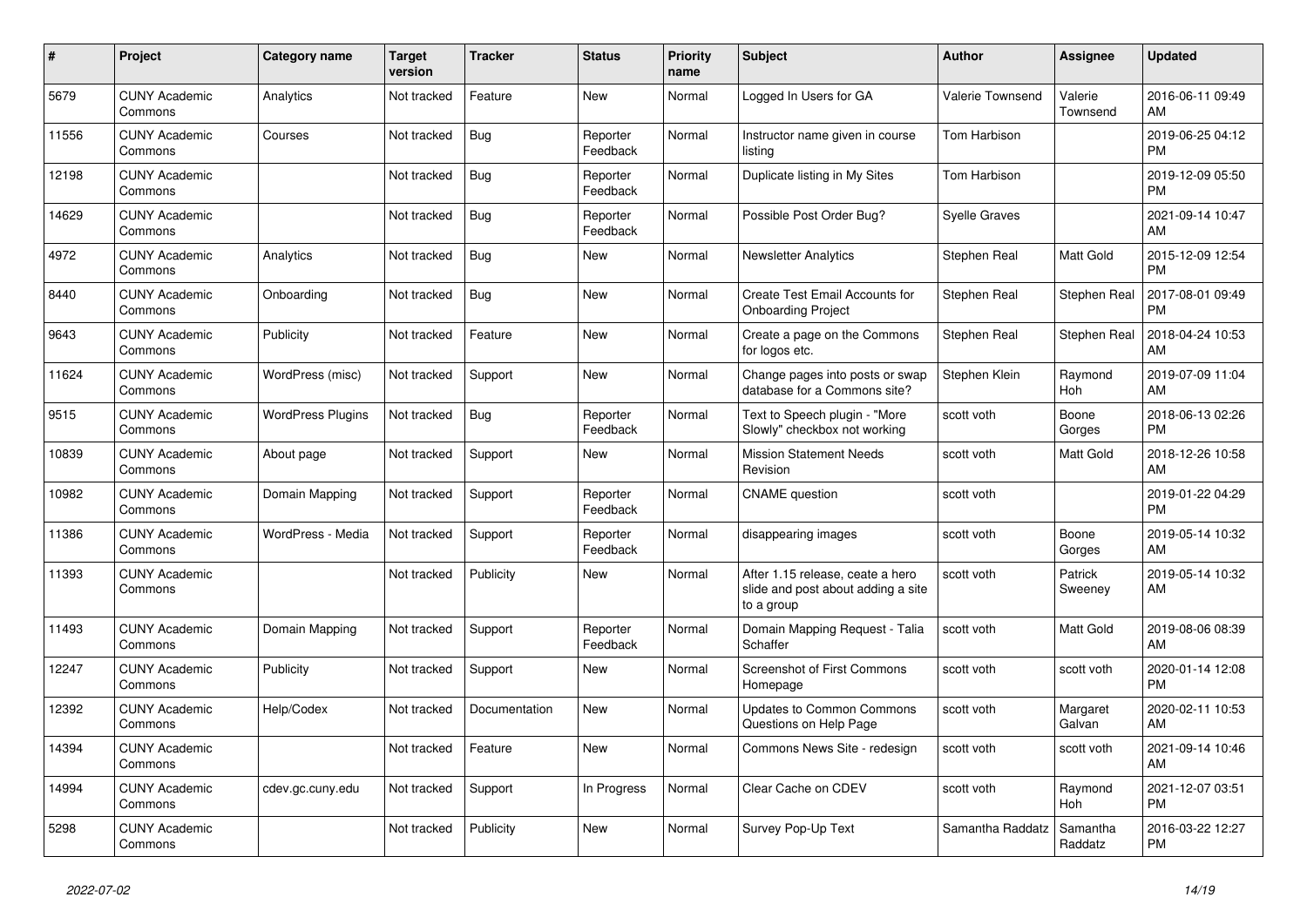| #     | Project                         | <b>Category name</b> | <b>Target</b><br>version | <b>Tracker</b> | <b>Status</b>        | Priority<br>name | <b>Subject</b>                                                                                                                               | Author                  | <b>Assignee</b>     | <b>Updated</b>                |
|-------|---------------------------------|----------------------|--------------------------|----------------|----------------------|------------------|----------------------------------------------------------------------------------------------------------------------------------------------|-------------------------|---------------------|-------------------------------|
| 14983 | <b>CUNY Academic</b><br>Commons | WordPress (misc)     | Not tracked              | Support        | Reporter<br>Feedback | Normal           | "Read More" tag not working                                                                                                                  | Rebecca Krisel          | Raymond<br>Hoh      | 2021-11-23 01:17<br><b>PM</b> |
| 9420  | <b>CUNY Academic</b><br>Commons | cuny.is              | Not tracked              | Feature        | New                  | Normal           | Request for http://cuny.is/streams                                                                                                           | Raffi<br>Khatchadourian | Marilyn<br>Weber    | 2018-04-02 10:08<br>AM        |
| 11077 | <b>CUNY Academic</b><br>Commons | Events               | Not tracked              | Feature        | Reporter<br>Feedback | Normal           | Show event category description<br>in event list view                                                                                        | Raffi<br>Khatchadourian |                     | 2019-02-12 10:38<br><b>PM</b> |
| 15242 | <b>CUNY Academic</b><br>Commons | Performance          | Not tracked              | Bug            | Reporter<br>Feedback | Normal           | Slugist site                                                                                                                                 | Raffi<br>Khatchadourian | Boone<br>Gorges     | 2022-02-07 11:14<br>AM        |
| 11449 | <b>CUNY Academic</b><br>Commons | WordPress - Media    | Not tracked              | Support        | Reporter<br>Feedback | Normal           | Cloning Media Library for JITP<br>from Staging to Production Site                                                                            | Patrick DeDauw          | Boone<br>Gorges     | 2019-05-13 12:00<br><b>PM</b> |
| 14483 | <b>CUNY Academic</b><br>Commons | WordPress - Media    | Not tracked              | Bug            | Reporter<br>Feedback | Normal           | Wordpress PDF Embed Stopped<br>Working after JITP Media Clone                                                                                | Patrick DeDauw          | Boone<br>Gorges     | 2021-05-20 01:51<br><b>PM</b> |
| 6665  | <b>CUNY Academic</b><br>Commons |                      | Not tracked              | Publicity      | New                  | Normal           | Dead Link in 1.10 announcement<br>post                                                                                                       | Paige Dupont            | Stephen Real        | 2016-12-01 03:11<br><b>PM</b> |
| 9346  | <b>CUNY Academic</b><br>Commons | WordPress (misc)     | Not tracked              | <b>Bug</b>     | New                  | Normal           | Clone cetls.bmcc.cuny.edu for<br>development                                                                                                 | Owen Roberts            | Raymond<br>Hoh      | 2018-03-06 05:35<br><b>PM</b> |
| 9908  | <b>CUNY Academic</b><br>Commons |                      | Not tracked              | Feature        | New                  | Normal           | Is it possible to send email<br>updates to users (or an email<br>address not on the list) for only a<br>single page AFTER being<br>prompted? | <b>Michael Shields</b>  | scott voth          | 2018-06-11 01:34<br><b>PM</b> |
| 636   | <b>CUNY Academic</b><br>Commons | WordPress (misc)     | Not tracked              | Support        | Assigned             | Normal           | Create Lynda.com-like Table of<br>Contents for Prospective Tutorial<br>Screencasts                                                           | <b>Matt Gold</b>        | scott voth          | 2016-02-23 03:12<br><b>PM</b> |
| 3369  | <b>CUNY Academic</b><br>Commons | Reply By Email       | Not tracked              | Outreach       | Hold                 | Normal           | Release reply by email to WP<br>plugin directory                                                                                             | <b>Matt Gold</b>        | Raymond<br>Hoh      | 2016-03-01 12:46<br><b>PM</b> |
| 3524  | <b>CUNY Academic</b><br>Commons | Documentation        | Not tracked              | Documentation  | Assigned             | Normal           | Post describing all you can do<br>when starting up a new blog/group                                                                          | <b>Matt Gold</b>        | scott voth          | 2014-10-04 12:56<br><b>PM</b> |
| 3657  | <b>CUNY Academic</b><br>Commons | WordPress (misc)     | Not tracked              | Feature        | <b>New</b>           | Normal           | Create alert for GC email<br>addresses                                                                                                       | Matt Gold               | Matt Gold           | 2016-04-14 11:29<br><b>PM</b> |
| 4027  | <b>CUNY Academic</b><br>Commons | Commons In A Box     | Not tracked              | Design/UX      | Assigned             | Normal           | Usability review of CBOX update<br>procedures                                                                                                | <b>Matt Gold</b>        | Samantha<br>Raddatz | 2015-05-11 06:36<br><b>PM</b> |
| 4070  | CUNY Academic<br>Commons        | Analytics            | Not tracked              | Support        | Assigned             | Normal           | Request for JITP site analytics                                                                                                              | Matt Gold               | Seth Persons        | 2016-02-23 03:09<br><b>PM</b> |
| 4235  | <b>CUNY Academic</b><br>Commons |                      | Not tracked              | Design/UX      | Assigned             | Normal           | Explore user experience around<br>comments on forum topics vs docs                                                                           | Matt Gold               | Samantha<br>Raddatz | 2015-07-21 10:23<br>AM        |
| 4986  | <b>CUNY Academic</b><br>Commons | ZenDesk              | Not tracked              | Support        | Assigned             | Normal           | Prepare documentation for<br>Zendesk re web widget                                                                                           | Matt Gold               | Samantha<br>Raddatz | 2016-02-25 03:09<br><b>PM</b> |
| 6115  | <b>CUNY Academic</b><br>Commons | Publicity            | Not tracked              | Feature        | Assigned             | Normal           | create digital signage for GC                                                                                                                | Matt Gold               | scott voth          | 2016-10-11 10:09<br>PM        |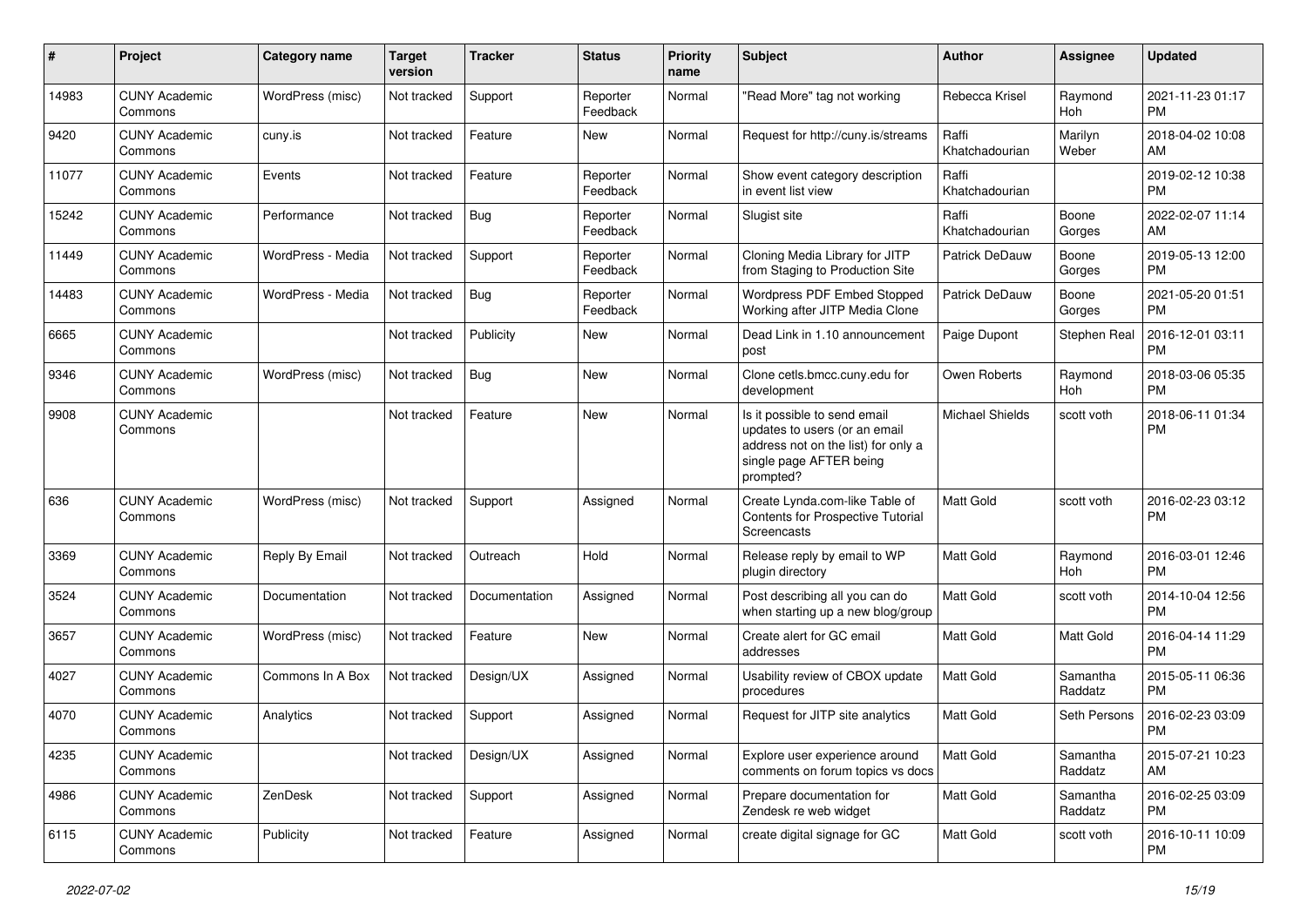| #     | <b>Project</b>                  | Category name              | <b>Target</b><br>version | <b>Tracker</b> | <b>Status</b>        | Priority<br>name | <b>Subject</b>                                                                        | Author           | Assignee             | <b>Updated</b>                |
|-------|---------------------------------|----------------------------|--------------------------|----------------|----------------------|------------------|---------------------------------------------------------------------------------------|------------------|----------------------|-------------------------------|
| 6298  | <b>CUNY Academic</b><br>Commons | <b>User Experience</b>     | Not tracked              | Design/UX      | Assigned             | Normal           | Examine data from survey                                                              | <b>Matt Gold</b> | Margaret<br>Galvan   | 2016-10-14 12:16<br><b>PM</b> |
| 6671  | <b>CUNY Academic</b><br>Commons | Reply By Email             | Not tracked              | Bug            | Assigned             | Normal           | 'Post too often" RBE error<br>message                                                 | <b>Matt Gold</b> | Raymond<br>Hoh       | 2016-11-11 09:55<br>AM        |
| 6995  | <b>CUNY Academic</b><br>Commons | Home Page                  | Not tracked              | <b>Bug</b>     | Assigned             | Normal           | member filter on homepage not<br>working                                              | <b>Matt Gold</b> | Raymond<br>Hoh       | 2016-12-11 09:46<br><b>PM</b> |
| 8666  | <b>CUNY Academic</b><br>Commons | Teaching                   | Not tracked              | Documentation  | Assigned             | Normal           | Create Teaching on the Commons   Matt Gold<br>Resource Page                           |                  | Laurie Hurson        | 2019-09-23 03:16<br><b>PM</b> |
| 8837  | <b>CUNY Academic</b><br>Commons |                            | Not tracked              | Feature        | Assigned             | Normal           | Create a form to request info from<br>people requesting premium<br>themes and plugins | <b>Matt Gold</b> | Marilyn<br>Weber     | 2017-11-14 03:35<br><b>PM</b> |
| 8898  | <b>CUNY Academic</b><br>Commons | Social Paper               | Not tracked              | Feature        | Assigned             | Normal           | Usage data on docs and social<br>paper                                                | <b>Matt Gold</b> | Matt Gold            | 2017-11-16 11:32<br>AM        |
| 8902  | <b>CUNY Academic</b><br>Commons | Design                     | Not tracked              | Feature        | Assigned             | Normal           | Report back on research on<br><b>BuddyPress themes</b>                                | Matt Gold        | <b>Michael Smith</b> | 2017-11-10 12:31<br><b>PM</b> |
| 8976  | <b>CUNY Academic</b><br>Commons | Reply By Email             | Not tracked              | Feature        | Assigned             | Normal           | Package RBE new topics posting?                                                       | <b>Matt Gold</b> | Raymond<br>Hoh       | 2017-12-04 02:34<br><b>PM</b> |
| 8991  | <b>CUNY Academic</b><br>Commons | Reply By Email             | Not tracked              | Bug            | Hold                 | Normal           | RBE duplicate email message<br>issue                                                  | <b>Matt Gold</b> | Raymond<br>Hoh       | 2018-02-18 08:53<br><b>PM</b> |
| 9015  | <b>CUNY Academic</b><br>Commons | Groups (misc)              | Not tracked              | Outreach       | Assigned             | Normal           | Email group admins the email<br>addresses of their groups                             | Matt Gold        | Matt Gold            | 2018-01-02 09:54<br>AM        |
| 9941  | <b>CUNY Academic</b><br>Commons | Wiki                       | Not tracked              | Support        | Assigned             | Normal           | Wiki functionality                                                                    | Matt Gold        | Boone<br>Gorges      | 2018-06-26 10:57<br>AM        |
| 9979  | <b>CUNY Academic</b><br>Commons | <b>Email Notifications</b> | Not tracked              | Bug            | Reporter<br>Feedback | Normal           | Reports of slow email activation<br>emails                                            | <b>Matt Gold</b> | Boone<br>Gorges      | 2018-08-29 09:40<br><b>PM</b> |
| 10040 | <b>CUNY Academic</b><br>Commons | WordPress (misc)           | Not tracked              | Bug            | Reporter<br>Feedback | Normal           | User doesn't see full list of themes                                                  | <b>Matt Gold</b> | Boone<br>Gorges      | 2018-07-25 10:12<br>AM        |
| 13949 | <b>CUNY Academic</b><br>Commons |                            | Not tracked              | <b>Bug</b>     | <b>New</b>           | Normal           | Continued debugging of runaway<br>MySQL connections                                   | Matt Gold        | Boone<br>Gorges      | 2021-09-14 10:42<br>AM        |
| 10262 | <b>CUNY Academic</b><br>Commons |                            | Not tracked              | Bug            | Reporter<br>Feedback | Normal           | Newsletter Plugin: Broken Image<br>at Bottom of All Newsletters                       | Mark Webb        | Raymond<br>Hoh       | 2018-08-30 05:17<br><b>PM</b> |
| 10769 | <b>CUNY Academic</b><br>Commons | <b>WordPress Themes</b>    | Not tracked              | <b>Bug</b>     | Reporter<br>Feedback | Normal           | 2011 Theme Sidebar                                                                    | Mark Webb        |                      | 2018-12-04 04:09<br><b>PM</b> |
| 11120 | <b>CUNY Academic</b><br>Commons | <b>WordPress Plugins</b>   | Not tracked              | Bug            | Reporter<br>Feedback | Normal           | Events Manager Events Not<br>Showing Up                                               | Mark Webb        |                      | 2019-02-27 04:10<br><b>PM</b> |
| 8607  | <b>CUNY Academic</b><br>Commons |                            | Not tracked              | Support        | <b>New</b>           | Normal           | Paypal?                                                                               | Marilyn Weber    | <b>Matt Gold</b>     | 2018-05-15 01:37<br><b>PM</b> |
| 10273 | <b>CUNY Academic</b><br>Commons | Registration               | Not tracked              | Support        | Reporter<br>Feedback | Normal           | users combining CF and campus<br>address                                              | Marilyn Weber    |                      | 2019-09-18 10:58<br>AM        |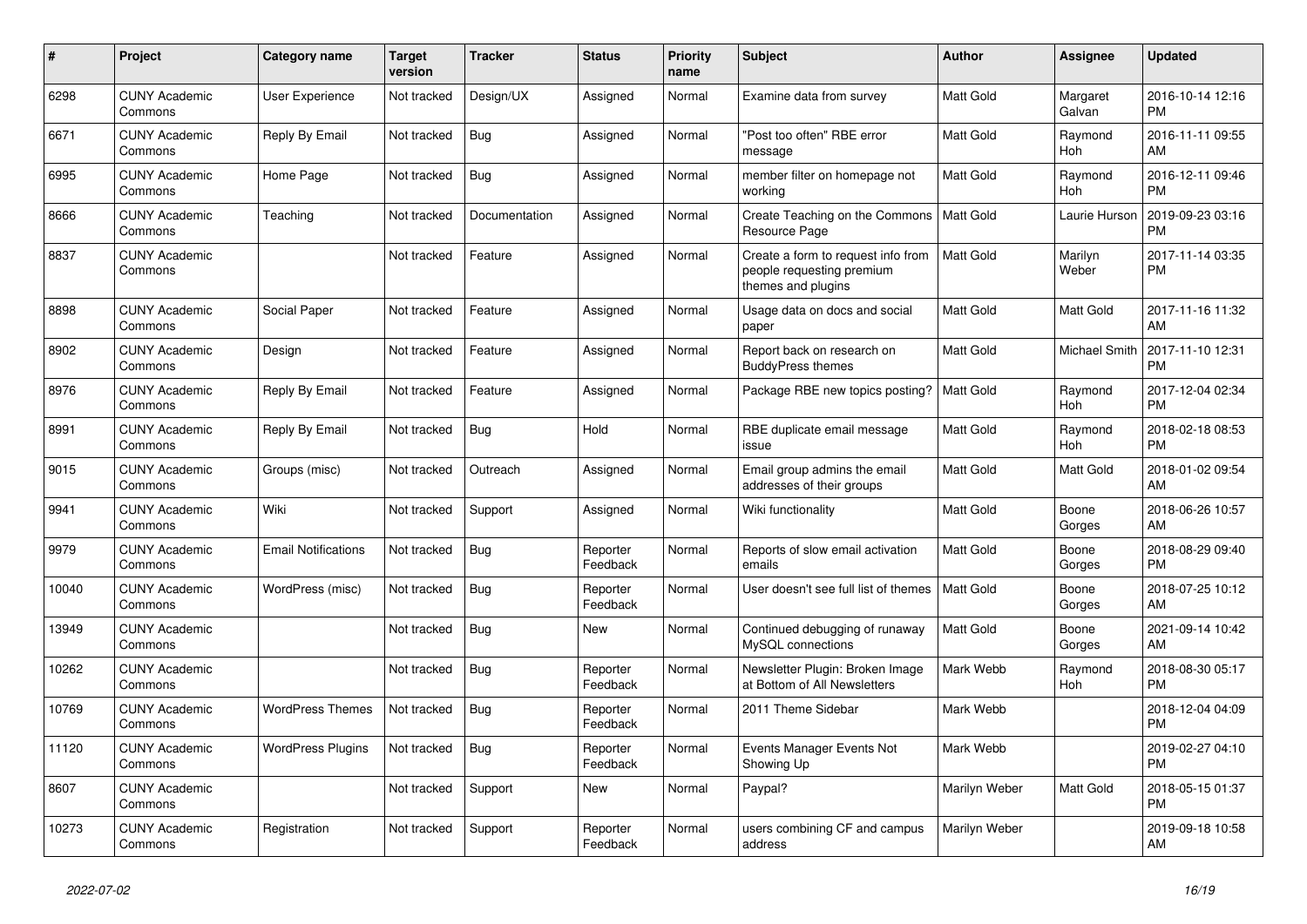| #     | Project                         | <b>Category name</b>      | <b>Target</b><br>version | <b>Tracker</b> | <b>Status</b>        | <b>Priority</b><br>name | <b>Subject</b>                                                                                | <b>Author</b> | Assignee         | <b>Updated</b>                |
|-------|---------------------------------|---------------------------|--------------------------|----------------|----------------------|-------------------------|-----------------------------------------------------------------------------------------------|---------------|------------------|-------------------------------|
| 10657 | <b>CUNY Academic</b><br>Commons |                           | Not tracked              | Support        | Reporter<br>Feedback | Normal                  | child theme problems                                                                          | Marilyn Weber |                  | 2018-11-08 01:19<br><b>PM</b> |
| 11149 | <b>CUNY Academic</b><br>Commons |                           | Not tracked              | Support        | Reporter<br>Feedback | Normal                  | comments getting blocked                                                                      | Marilyn Weber | Raymond<br>Hoh   | 2019-03-26 11:40<br>AM        |
| 11509 | <b>CUNY Academic</b><br>Commons |                           | Not tracked              | Support        | Reporter<br>Feedback | Normal                  | deleted Page causing a Menu<br>problem?                                                       | Marilyn Weber |                  | 2019-06-04 09:54<br>AM        |
| 11519 | <b>CUNY Academic</b><br>Commons |                           | Not tracked              | Support        | Assigned             | Normal                  | comment option not appearing                                                                  | Marilyn Weber |                  | 2019-09-24 10:28<br>AM        |
| 11771 | <b>CUNY Academic</b><br>Commons |                           | Not tracked              | Support        | Reporter<br>Feedback | Normal                  | post displays in sections                                                                     | Marilyn Weber |                  | 2019-08-20 10:34<br>AM        |
| 11787 | <b>CUNY Academic</b><br>Commons |                           | Not tracked              | Support        | Reporter<br>Feedback | Normal                  | automated comments notifications<br>on ZenDesk                                                | Marilyn Weber |                  | 2019-08-26 06:18<br><b>PM</b> |
| 11848 | <b>CUNY Academic</b><br>Commons |                           | Not tracked              | Support        | Hold                 | Normal                  | a Dean of Faculty wants to share<br>a large file                                              | Marilyn Weber |                  | 2019-09-24 08:44<br>AM        |
| 12350 | <b>CUNY Academic</b><br>Commons | <b>Blogs (BuddyPress)</b> | Not tracked              | Support        | Reporter<br>Feedback | Normal                  | URL creation problem                                                                          | Marilyn Weber |                  | 2020-02-03 11:27<br>AM        |
| 12352 | <b>CUNY Academic</b><br>Commons |                           | Not tracked              | Support        | New                  | Normal                  | "posts list" page builder block<br>option                                                     | Marilyn Weber |                  | 2020-02-03 01:29<br><b>PM</b> |
| 12360 | <b>CUNY Academic</b><br>Commons | <b>WordPress Themes</b>   | Not tracked              | <b>Bug</b>     | Reporter<br>Feedback | Normal                  | site just says "DANTE We are<br>currently in maintenance mode,<br>please check back shortly." | Marilyn Weber |                  | 2020-02-04 12:13<br><b>PM</b> |
| 12382 | <b>CUNY Academic</b><br>Commons | Membership                | Not tracked              | Support        | <b>New</b>           | Normal                  | Email request change                                                                          | Marilyn Weber | Marilyn<br>Weber | 2020-02-06 12:56<br><b>PM</b> |
| 12741 | <b>CUNY Academic</b><br>Commons | <b>WordPress Plugins</b>  | Not tracked              | Support        | Reporter<br>Feedback | Normal                  | Tableau Public Viz Block                                                                      | Marilyn Weber | Raymond<br>Hoh   | 2020-05-12 11:00<br>AM        |
| 13034 | <b>CUNY Academic</b><br>Commons |                           | Not tracked              | Support        | Reporter<br>Feedback | Normal                  | a site is asking people to join the<br>Commons to get a download                              | Marilyn Weber |                  | 2020-07-12 07:23<br>AM        |
| 13255 | <b>CUNY Academic</b><br>Commons |                           | Not tracked              | Support        | Reporter<br>Feedback | Normal                  | Accessibility problems                                                                        | Marilyn Weber |                  | 2020-09-01 05:48<br><b>PM</b> |
| 13286 | <b>CUNY Academic</b><br>Commons |                           | Not tracked              | Support        | <b>New</b>           | Normal                  | problem connecting with<br>WordPress app                                                      | Marilyn Weber | Raymond<br>Hoh   | 2020-09-08 11:16<br>AM        |
| 13328 | <b>CUNY Academic</b><br>Commons | Group Forums              | Not tracked              | Bug            | Reporter<br>Feedback | Normal                  | cross-posting in two related<br>groups                                                        | Marilyn Weber | Raymond<br>Hoh   | 2020-09-15 10:39<br><b>PM</b> |
| 13975 | <b>CUNY Academic</b><br>Commons | Social Paper              | Not tracked              | Support        | Reporter<br>Feedback | Normal                  | can't approve comments on Social<br>Paper paper                                               | Marilyn Weber |                  | 2021-02-12 09:33<br>AM        |
| 14074 | <b>CUNY Academic</b><br>Commons | WordPress (misc)          | Not tracked              | Support        | Reporter<br>Feedback | Normal                  | page password protection problem   Marilyn Weber                                              |               |                  | 2021-03-02 11:03<br>AM        |
| 14398 | <b>CUNY Academic</b><br>Commons |                           | Not tracked              | Support        | Reporter<br>Feedback | Normal                  | Events plug-in notification problem   Marilyn Weber                                           |               |                  | 2021-05-11 11:21<br>AM        |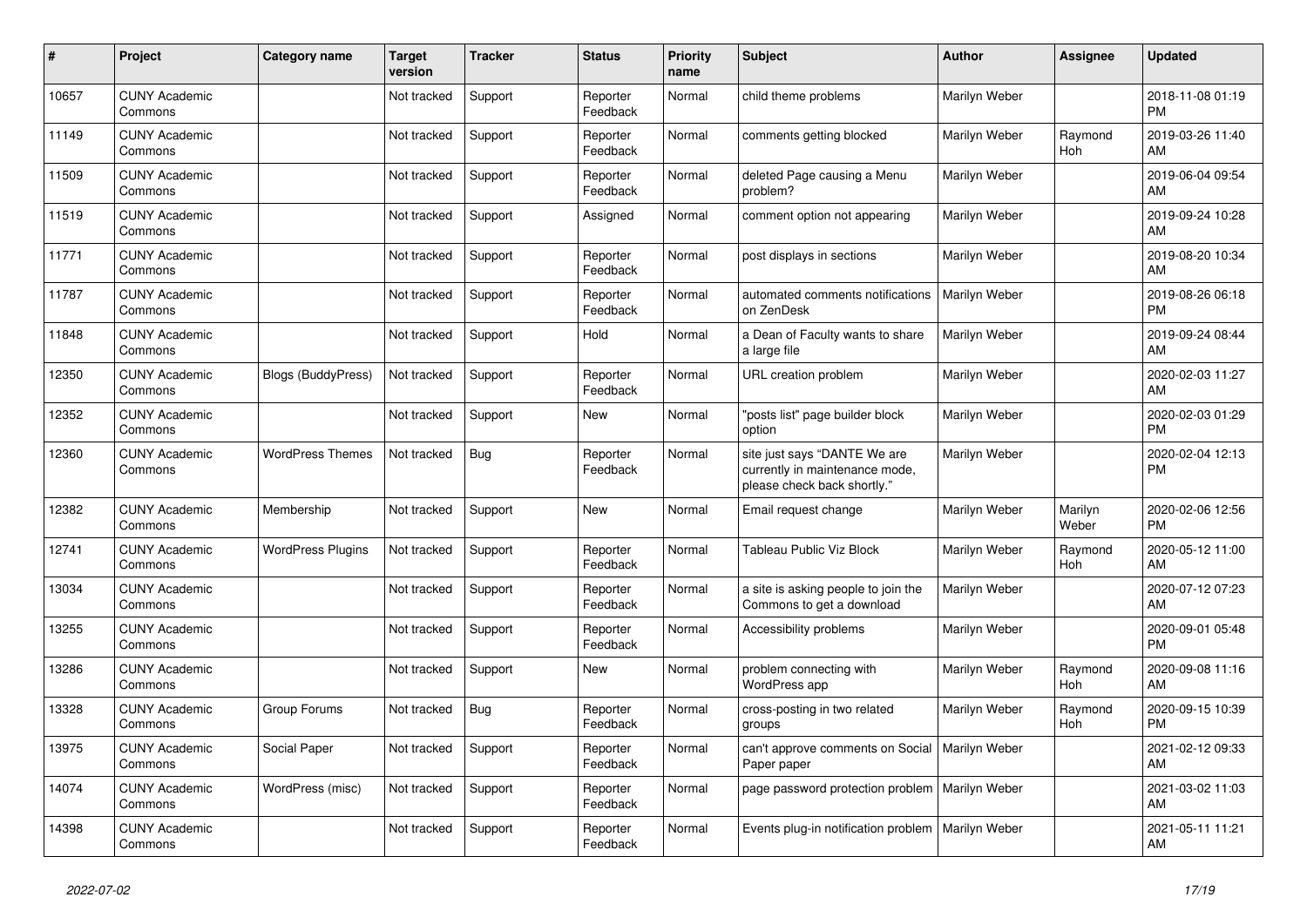| #     | Project                         | <b>Category name</b>     | <b>Target</b><br>version | <b>Tracker</b> | <b>Status</b>        | <b>Priority</b><br>name | <b>Subject</b>                                                               | <b>Author</b>   | <b>Assignee</b>     | <b>Updated</b>                |
|-------|---------------------------------|--------------------------|--------------------------|----------------|----------------------|-------------------------|------------------------------------------------------------------------------|-----------------|---------------------|-------------------------------|
| 14900 | <b>CUNY Academic</b><br>Commons |                          | Not tracked              | Support        | Reporter<br>Feedback | Normal                  | previous theme?                                                              | Marilyn Weber   |                     | 2021-10-25 10:31<br>AM        |
| 14911 | <b>CUNY Academic</b><br>Commons | <b>WordPress Themes</b>  | Not tracked              | Support        | New                  | Normal                  | Twentytwentyone theme                                                        | Marilyn Weber   |                     | 2021-10-28 10:37<br>AM        |
| 15816 | <b>CUNY Academic</b><br>Commons |                          | Not tracked              | Support        | <b>New</b>           | Normal                  | slow loading at SPS                                                          | Marilyn Weber   |                     | 2022-04-05 01:26<br><b>PM</b> |
| 7828  | <b>CUNY Academic</b><br>Commons |                          | Not tracked              | Feature        | Assigned             | Normal                  | Theme Assessment 2017                                                        | Margaret Galvan | Margaret<br>Galvan  | 2017-05-02 10:41<br><b>PM</b> |
| 5317  | <b>CUNY Academic</b><br>Commons | Group Blogs              | Not tracked              | <b>Bug</b>     | Reporter<br>Feedback | Normal                  | Notifications of New Post Didn't<br>Come                                     | Luke Waltzer    | Samantha<br>Raddatz | 2016-03-21 10:41<br><b>PM</b> |
| 7928  | <b>CUNY Academic</b><br>Commons | Group Forums             | Not tracked              | <b>Bug</b>     | New                  | Normal                  | Duplicate Forum post                                                         | Luke Waltzer    | Raymond<br>Hoh      | 2017-04-11 09:27<br><b>PM</b> |
| 13430 | <b>CUNY Academic</b><br>Commons | Reply By Email           | Not tracked              | <b>Bug</b>     | <b>New</b>           | Normal                  | Delay in RBE                                                                 | Luke Waltzer    | Raymond<br>Hoh      | 2020-10-13 11:16<br>AM        |
| 2175  | <b>CUNY Academic</b><br>Commons | WordPress (misc)         | Not tracked              | Support        | Assigned             | Normal                  | Subscibe 2 vs. Jetpack<br>subscription options                               | local admin     | Matt Gold           | 2016-01-26 04:58<br><b>PM</b> |
| 2612  | <b>CUNY Academic</b><br>Commons |                          | Not tracked              | Publicity      | Assigned             | Normal                  | Pinterest site for the Commons                                               | local admin     | Sarah<br>Morgano    | 2016-03-04 11:19<br>AM        |
| 9060  | <b>CUNY Academic</b><br>Commons | Commons In A Box         | Not tracked              | Bug            | Hold                 | Normal                  | Problems with CBox image library<br>/ upload                                 | Lisa Rhody      | Raymond<br>Hoh      | 2018-01-10 03:26<br><b>PM</b> |
| 11415 | <b>CUNY Academic</b><br>Commons | <b>WordPress Plugins</b> | Not tracked              | Bug            | Reporter<br>Feedback | Normal                  | <b>Blog Subscriptions in Jetpack</b>                                         | Laurie Hurson   |                     | 2019-05-14 10:34<br>AM        |
| 11879 | <b>CUNY Academic</b><br>Commons |                          | Not tracked              | <b>Bug</b>     | New                  | Normal                  | Hypothesis comments appearing<br>on multiple, different pdfs across<br>blogs | Laurie Hurson   | Laurie Hurson       | 2019-09-19 02:39<br><b>PM</b> |
| 12328 | <b>CUNY Academic</b><br>Commons |                          | Not tracked              | Support        | <b>New</b>           | Normal                  | Sign up Code for Non-CUNY<br>Faculty                                         | Laurie Hurson   |                     | 2020-01-28 10:25<br>AM        |
| 12438 | <b>CUNY Academic</b><br>Commons | Courses                  | Not tracked              | <b>Bug</b>     | New                  | Normal                  | Site appearing twice                                                         | Laurie Hurson   | Boone<br>Gorges     | 2020-02-18 01:34<br><b>PM</b> |
| 12484 | <b>CUNY Academic</b><br>Commons |                          | Not tracked              | Support        | Reporter<br>Feedback | Normal                  | Sign up Code for COIL Course<br>starting in March                            | Laurie Hurson   | Matt Gold           | 2020-03-02 02:26<br><b>PM</b> |
| 14475 | <b>CUNY Academic</b><br>Commons |                          | Not tracked              | Publicity      | <b>New</b>           | Normal                  | OER Showcase Page                                                            | Laurie Hurson   | Laurie Hurson       | 2021-09-14 10:46<br>AM        |
| 14504 | <b>CUNY Academic</b><br>Commons |                          | Not tracked              | Publicity      | Reporter<br>Feedback | Normal                  | Adding showcases to home page<br>menu                                        | Laurie Hurson   | Boone<br>Gorges     | 2022-01-19 03:26<br><b>PM</b> |
| 14538 | <b>CUNY Academic</b><br>Commons |                          | Not tracked              | Support        | Reporter<br>Feedback | Normal                  | <b>Weebly To Commons</b>                                                     | Laurie Hurson   |                     | 2021-09-14 10:47<br>AM        |
| 15176 | <b>CUNY Academic</b><br>Commons |                          | Not tracked              | Support        | Reporter<br>Feedback | Normal                  | Archiving Q Writing & Old<br>Wordpress Sites on the Commons                  | Laurie Hurson   |                     | 2022-02-08 10:28<br>AM        |